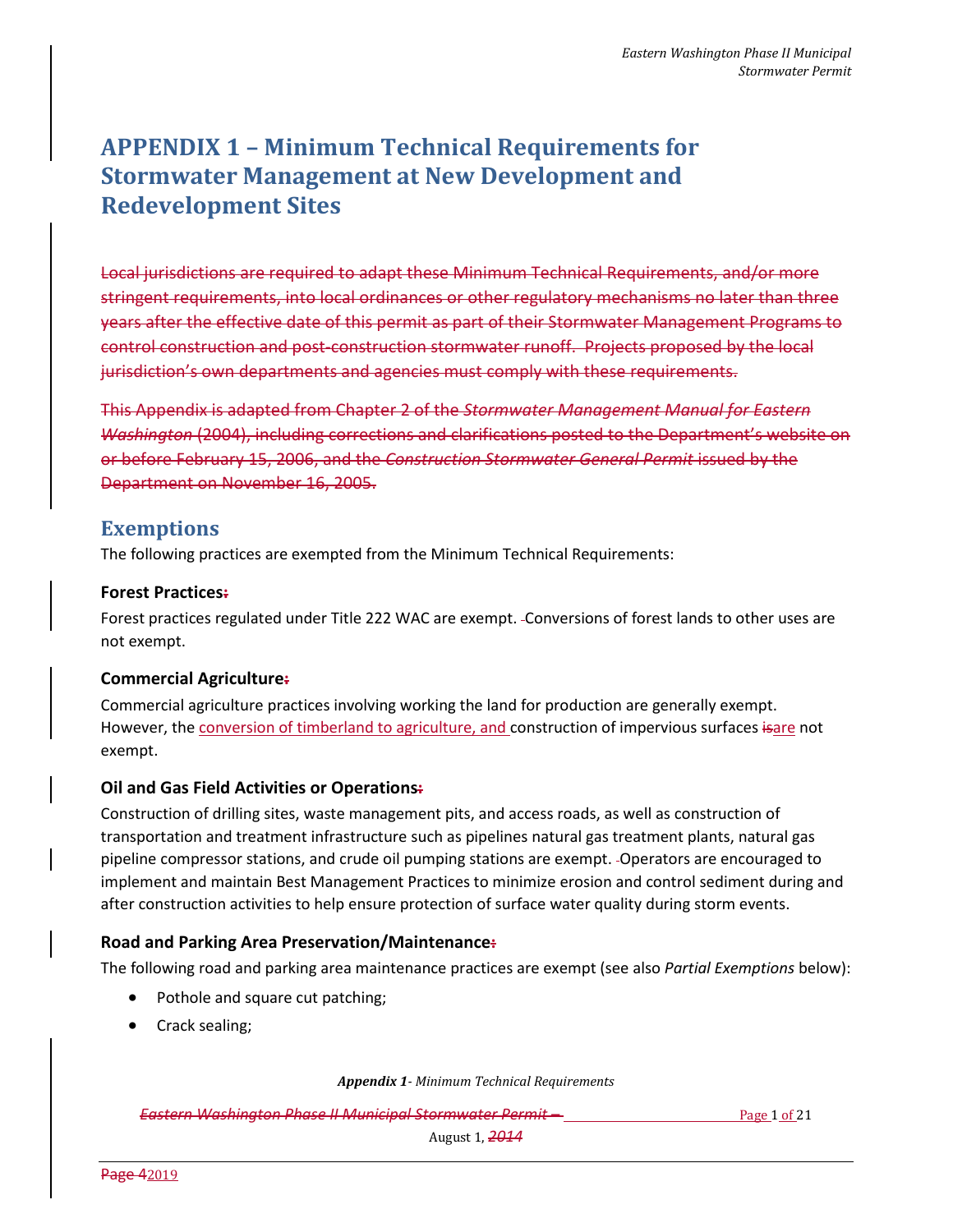- Resurfacing with in-kind material (such as asphalt to asphalt) without expanding the road prism or parking area;
- Overlaying existing asphalt or concrete pavement with bituminous surface treatment (BST or "chip seal"), asphalt or concrete without expanding the area of coverage;
- Shoulder grading;
- Reshaping/regrading drainage systems; and
- Vegetation maintenance.

# **Partial Exemptions**

Partial exemptions apply to certain practices associated with redevelopment projects only.

The following practices are generally exempted from all of the Minimum Technical Requirements except for Core Element #1 *Preparation of a Stormwater Site Plan* and Core Element #2 *Construction Stormwater Pollution Prevention*:*.*

## **Underground Utility Projects:**

Underground utility projects that replace the ground surface with in-kind material or materials with similar runoff characteristics are subject only to Core Element #1 *Preparation of a Stormwater Site Plan* and Core Element #2 *Construction Stormwater Pollution Prevention*.

## **Road and Parking Area Preservation/Maintenance:**

A preservation or maintenance project is defined as preserving/protecting infrastructure by rehabilitating or replacing existing structures to maintain operational and structural integrity, and for the safe and efficient operation of the facility. Maintenance projects do not increase the traffic capacity of a roadway or parking area. -The following practices are subject to only to Core Element #1 *Preparation of a Stormwater Site Plan* and Core Element #2 *Construction Stormwater Pollution Prevention*:

- Removing and replacing a concrete or asphalt roadway to base course or subgrade or lower without expanding or improving the impervious surfaces.
- Repairing the roadway base or subgrade.
- Overlaying existing gravel with bituminous surface treatment (BST or "chip seal") or asphalt or concrete without expanding the area of coverage, or overlaying BST with asphalt, without expanding the area of coverage. -For this type of project, partial exemption applies  $\frac{\text{only}}{\text{only}}$  under the following conditions *only*:
	- o For roads, these practices are exempt from additional Core Elements *only* if the traffic surface will be subject to an average daily traffic  $(ADT)$  volume of less than 7,500 on an urban road or an average daily trafficADT volume of less than 15,000 vehicles on a rural road, freeway, or limited access control highway. If these thresholds are exceeded, refer to the Redevelopment section above to determine which Core Elements apply.

*Appendix 1- Minimum Technical Requirements*

**Eastern Washington Phase II Municipal Stormwater Permit – Page 2 of 21 Page 2 of 21**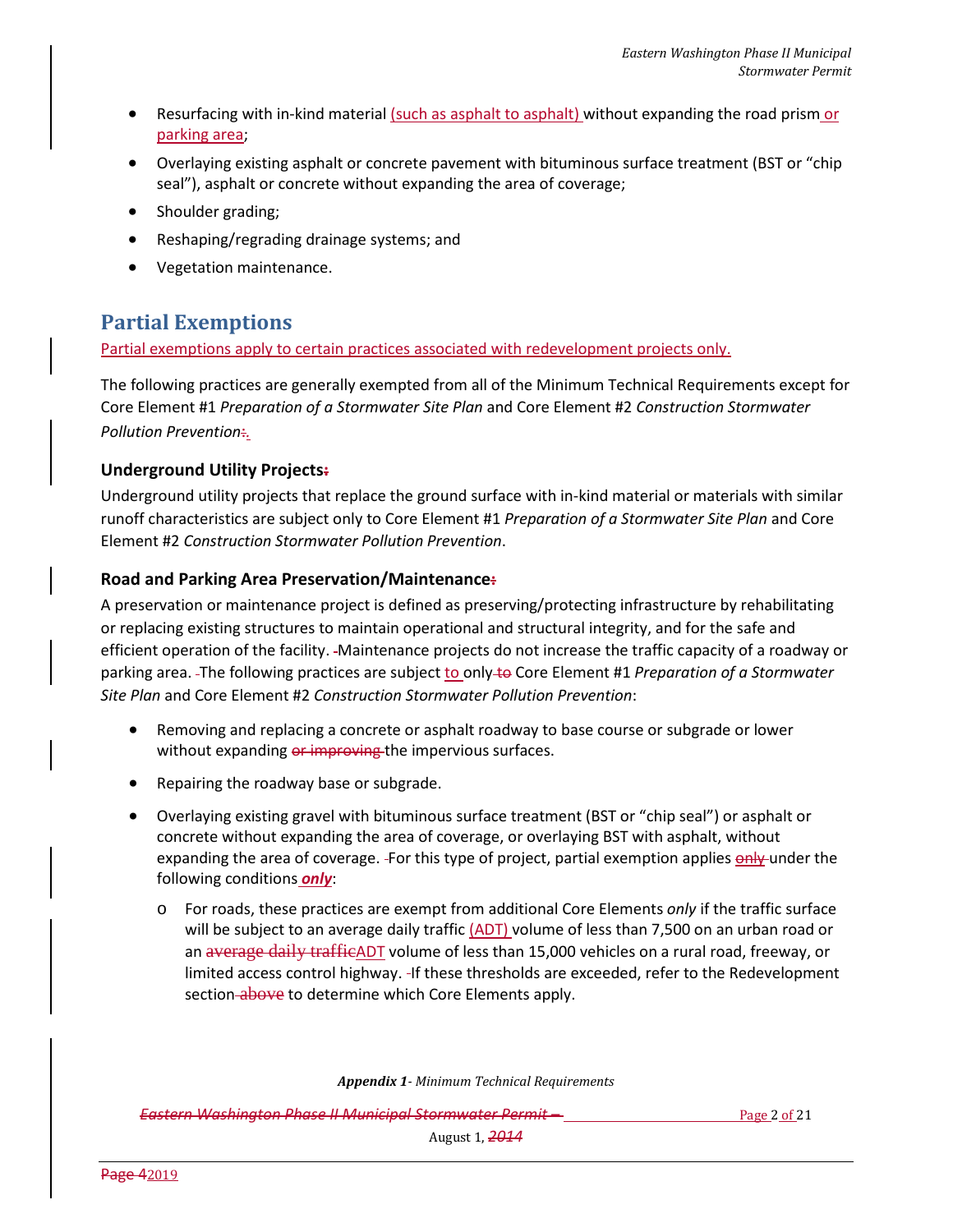o For parking areas, these practices are exempt from additional Core Elements *only* if the traffic surface will be subject to less than 40 trip ends per 1,000 square feet of building area or 100 total trip ends. If these thresholds are exceeded, refer to the Redevelopment section above to determine which Core Elements apply.

## **Transportation Safety Improvement Projects:**

Projects to improve motorized and/or non-motorized user safety that do not enhance the traffic capacity of a roadwayTransportation safety improvement projects are subject only to Core Element #1 *Preparation of a Stormwater Site Plan* and Core Element #2 *Construction Stormwater Pollution Prevention* except as specified under sub-item (a) under conditions for applying Core Element #5 *Runoff Treatment* in the Redevelopment section above.... Applicable transportation safety improvement projects that do not enhance the traffic capacity of a roadway may include, for example, curb ramp improvements to enhance accessibility for compliance with the Americans with Disabilities Act.

Certain transportation safety improvement projects such as sidewalks, bike lanes, bus pullouts and other transit improvements must be evaluated on a case-by-case basis to determine whether additional Core Elements apply. A safety project that enhances the traffic carrying capacity of a roadway is *not* exempt from other Core Elements. Local governments shall keep records of all projects granted exemptions to the Core Elements.

## **Local Exceptions/Variances**

## **Requirements:**

Exceptions to the Core Elements may be granted by the Permittee prior to project approval and construction. The Permittee may grant an exception following an application for an exception with legal public notice per the Permittee's guidance and requirements for exceptions and variances. The Permittee's decision should include a written finding of fact.

The Permittee may grant an exception to the Core Elements if such application imposes a severe and unexpected economic hardship. To determine whether the application imposes a severe and unexpected economic hardship on the project applicant, the Permittee must consider and document with written findings of fact the following:

- The current (pre-project) use of the site, and
- How the application of the minimum requirementMinimum Requirement(s) restricts the proposed use of the site compared to the restrictions that existed prior to the adoption of the minimum requirements; and
- The possible remaining uses of the site if the exception were not granted; and
- The uses of the site that would have been allowed prior to the adoption of the minimum requirements; and

*Appendix 1- Minimum Technical Requirements*

**Eastern Washington Phase II Municipal Stormwater Permit – Page 1 Page 3 of 21** Page 3 of 21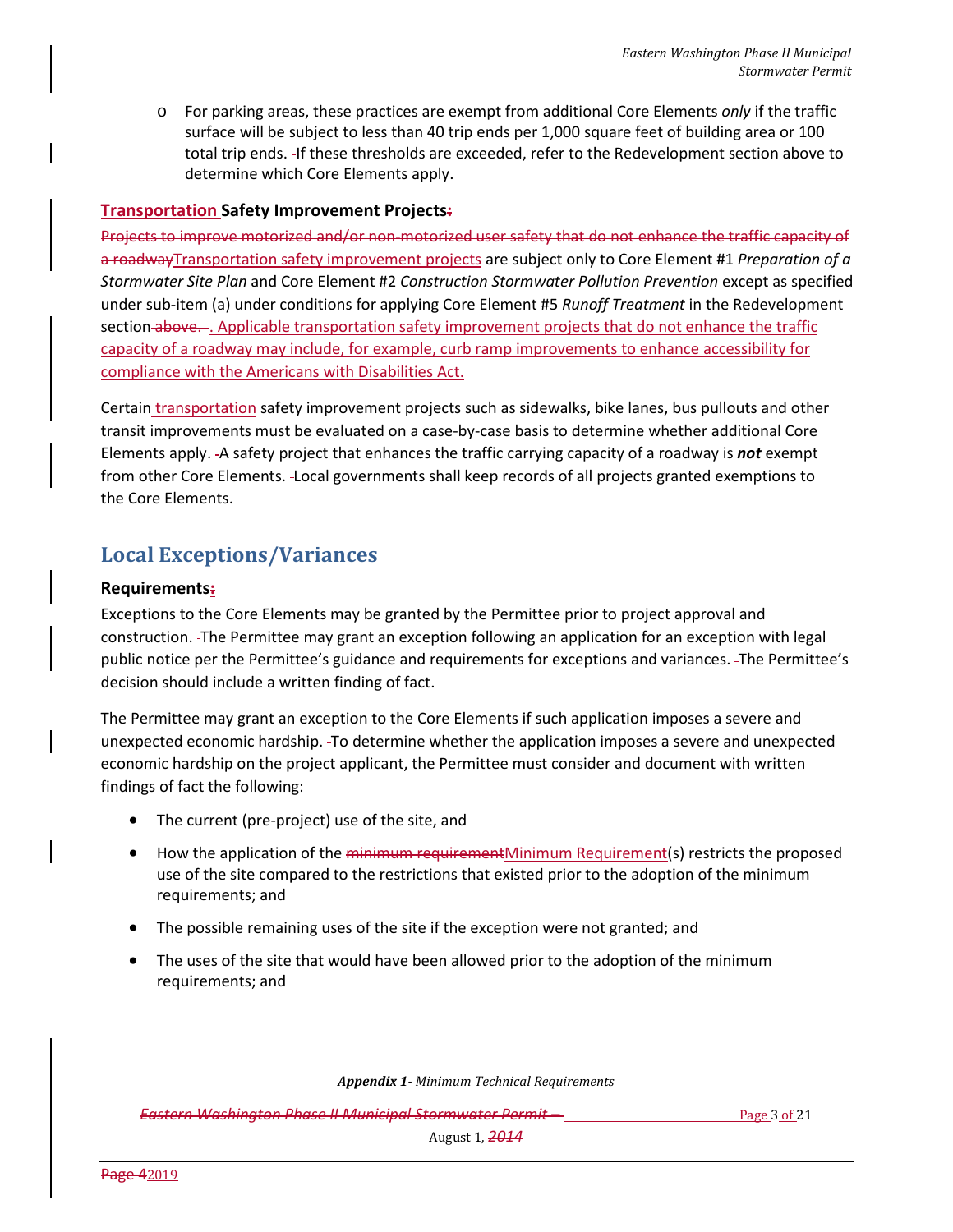- A comparison of the estimated amount and percentage of value loss as a result of the minimum requirements versus the estimated amount and percentage of value loss as a result of requirements that existed prior to adoption of the minimum requirements; and
- The feasibility for the owner to alter the project to apply the minimum requirements.

In addition any exception must meet the following criteria:

- The exception will not increase risk to the public health and welfare, nor injurious to other properties in the vicinity and/or downstream, and to the quality of waters of the state State; and
- The exception is the least possible exception that could be granted to comply with the intent of the Minimum Requirements.

If the Permittee chooses to allow jurisdiction-wide exceptions or variances to the requirements of the Manual, those exceptions must be approved by the Department. Ecology. Permittees shall keep records of all local exceptions/variances to the Core Elements, pursuant to section S9 *Reporting and Record Keeping Requirements* of this Permit. Project-specific design deviations based on site-specific conditions generally do not require approval of the Department Ecology and are left to the discretion of the Permittee.

## **Core Element #1: Preparation of a Stormwater Site Plan**

#### **Requirements**

All new development and redevelopment projects that meet the **regulatory threshold** and are subject to the Minimum Technical Requirements shall complete a Stormwater Site Plan (SSP)), prepared in accordance with Chapter 3 of the *Stormwater Management Manual for Eastern Washington* (2004)..

## **Core Element #2: Construction Stormwater Pollution Prevention**

Local jurisdictions may choose to allow projects to comply with Core Element #2 for an individual site by documenting coverage under the Department of Ecology's *Construction General NPDES Permit for Stormwater Discharges Associated with Construction ActivitiesPermit* and fully implementing the Construction Stormwater Pollution Prevention Plan elements as required by that permit. -Permittees remain responsible for-site inspection and enforcement of the requirements, to ensure that construction operators follow their SWPPPs in accordance with local jurisdiction Local Jurisdiction regulations. Local jurisdictions may choose to allow site operators to apply an "**Erosivity Waiver**" to projects disturbing less than five acres that meet the requirements at the end of this section; such projects would be waived fromby the requirement that the jurisdiction review site plans for construction phase stormwater pollution prevention.

## **Requirements**

All new development and redevelopment projects are responsible for preventing erosion and discharge of sediment and other pollutants into receiving waters. Projects meeting the **regulatory threshold** and not qualifying for an Erosivity Waiver, as described at the end of this section, if allowed by the local

*Appendix 1- Minimum Technical Requirements*

**Eastern Washington Phase II Municipal Stormwater Permit – Page 4 of 21 Page 4 of 21**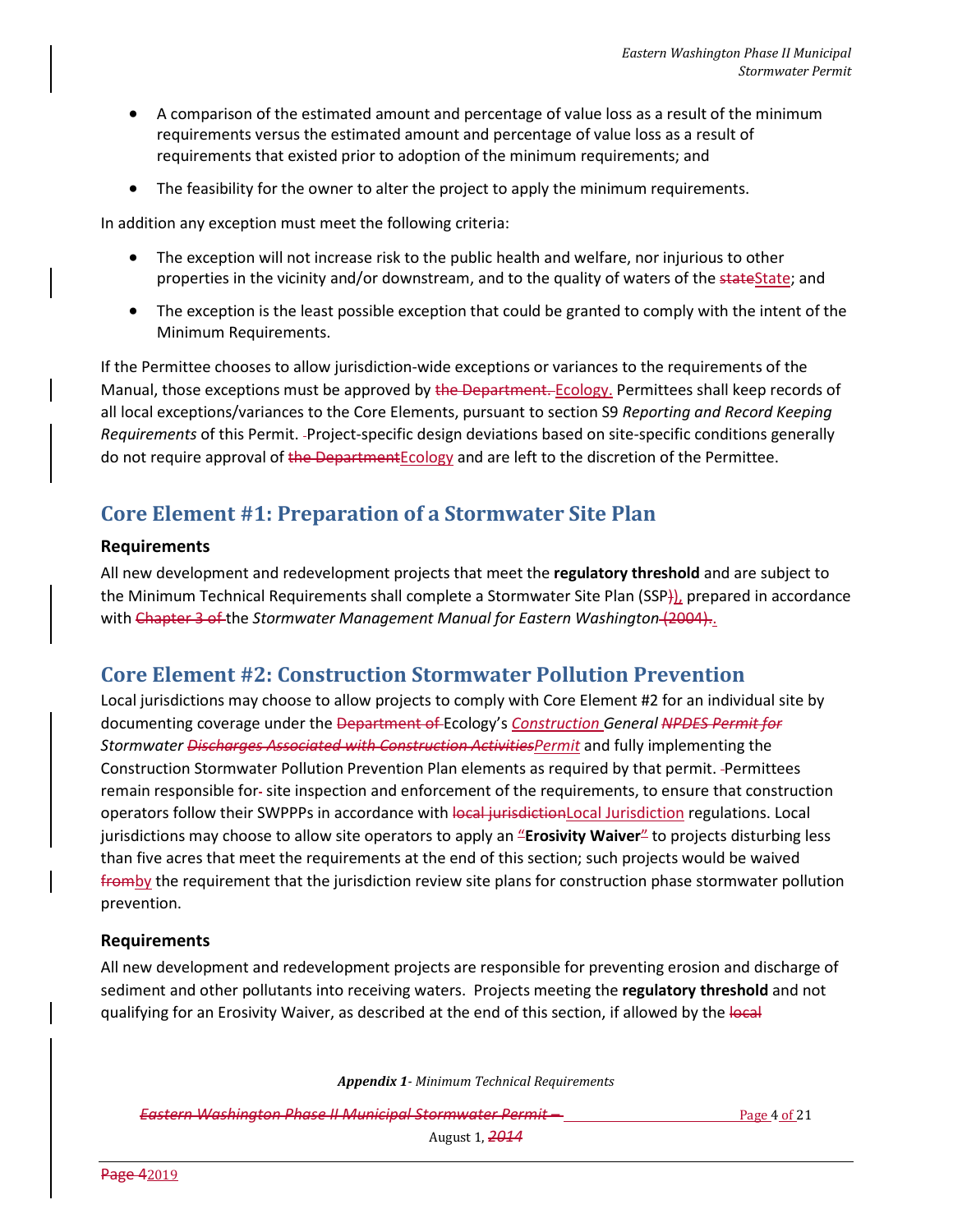jurisdictionLocal Jurisdiction, shall prepare a Stormwater Pollution Prevention Plan (SWPPP) for construction activity. The SWPPP shall be implemented beginning with initial soil disturbance and until final stabilization.

Stormwater BMPs shall be consistent with the *Stormwater Management Manual for Eastern Washington* (2004),, or another technical stormwater manual approved by the DepartmentEcology.

## *Construction Stormwater Pollution Prevention Plan (SWPPP) Elements:*

The construction site operator shall include each of the twelve13 elements below in the narrative of the SWPPP and ensure that they are implemented unless site conditions render the element unnecessary and the exemption from that element is clearly justified in the SWPPP.

## **1. Preserve Vegetation/Mark Clearing Limits**:

- a. Prior to beginning land disturbing activities, including clearing and grading, clearly mark all clearing limits, sensitive areas and their buffers, and trees that are to be preserved within the construction area.
- b. The duff layer, native top soil, and natural vegetation shall be retained in an undisturbed state to the maximum degree practicable.

## **2. Establish Construction Access**:

- a. Construction vehicle access and exit shall be limited to one route, if possible.
- b. Access points shall be stabilized with quarry spalls, crushed rock or other equivalent BMP to minimize the tracking of sediment onto public roads.
- c. Wheel wash or tire baths shall be located on site, if the stabilized constructions entrance is not effective in preventing sediment from being tracked onto public roads.
- d. If sediment is tracked off site, roads shall be cleaned thoroughly at the end of each day, or more frequently during wet weather. Sediment shall be removed from roads by shoveling or pickup sweeping and shall be transported to a controlled sediment disposal area.
- e. Street washing is allowed only after sediment is removed in accordance with 2.d, above. Street wash wastewater shall be controlled by pumping back on site or otherwise be prevented from discharging into systems tributary to waters of the stateState.

## **3. Control Flow Rates**:

- a. Properties and waterways downstream from development sites shall be protected from erosion due to increases in the velocity and peak volumetric flow rate of stormwater runoff from the project site, as required by the local jurisdiction. Local Jurisdiction.
- b. Where necessary to comply with 3.a, above, stormwater retention or detention facilities shall be constructed as one of the first steps in grading. Detention facilities shall be functional prior to construction of site improvements (*e.g.*, impervious surfaces).

*Appendix 1- Minimum Technical Requirements*

**Eastern Washington Phase II Municipal Stormwater Permit – Page 18 Containers** Page 5 of 21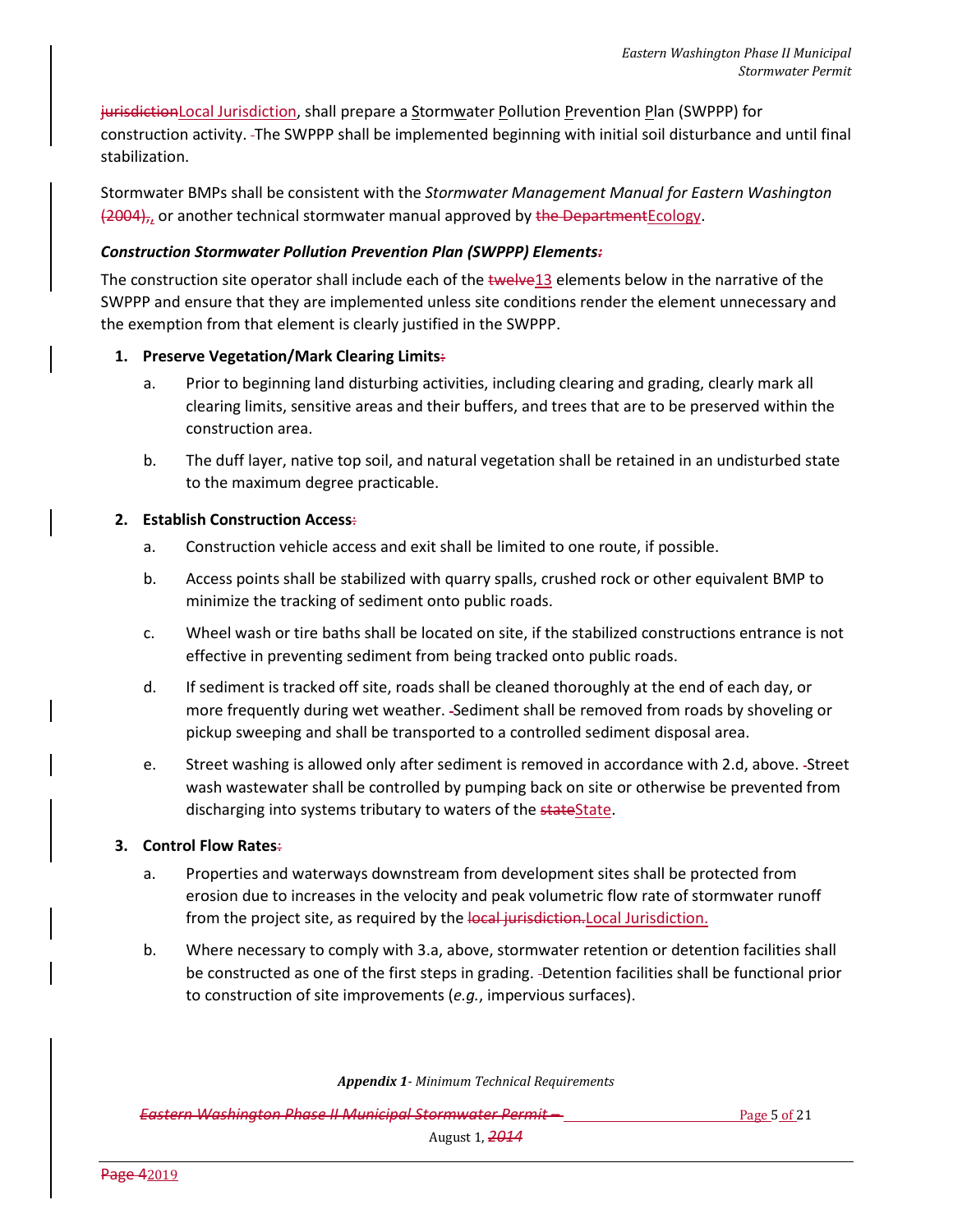- c. If permanent infiltration pondsBMPs are used for temporary flow control during construction, these facilities BMPs should be protected from siltation during the construction phase.
- **4. Install Sediment Controls**:
	- a. StormwaterConstruct sediment control BMPs (sediment ponds, traps, filters, etc.) as one of the first steps in grading. These BMPs must be functional before other land disturbing activities take place.
	- b. Minimize sediment discharges from the site. The design, installation and maintenance of erosion and sediment controls must address factors such as the amount, frequency, intensity and duration of precipitation, the nature of resulting stormwater runoff, and soil characteristics, including the range of soil particle sizes expected to be present on the site.
	- a.c. Direct stormwater runoff from disturbed areas shall pass through a sediment pond, or other appropriate sediment removal BMP, prior to leaving before the runoff leaves a construction site or prior tobefore discharge to an infiltration facility. -Runoff from fully stabilized areas may be discharged without a sediment removal BMP, but shall meet thecontrol flow control performance standard ofrates per 3.a: Control Flow Rates, above.
	- b.d. Sediment control BMPs (sediment ponds, traps, filters, etc.) shall be constructed as one of the first steps in grading. These BMPs shall be functional before other land disturbing activities take place. Locate BMPs intended to trap sediment on- site shall be located in a manner to avoid interference with the movement of juvenile salmonids attempting to enter off-channel areas or drainages.
	- e. Provide and maintain natural buffers around surface waters, direct stormwater to vegetated areas to increase sediment removal and maximize stormwater infiltration, unless infeasible.
	- f. Where feasible, design outlet structures that withdraw impounded stormwater from the surface to avoid discharging sediment that is still suspended lower in the water column.

## **5. Stabilize Soils**:

- a. Exposed and unworked soils shall be stabilized by application of effective BMPs that prevent erosion.
- b. No soils shall remain exposed and unworked for more than the time periods set forth below:
	- i. At sites with mean annual precipitation greater than or equal to 12 inches:
		- o *10 days* during the dry season (July 1 through September 30)
		- o *5 days* during the wet season (October 1 through June 30)
	- ii. At sites with mean annual precipitation less than 12 inches:
		- o *30 days* during the dry season (July 1 through September 30)
		- o *15 days* during the wet season (October 1 through June 30)

The time period(s) may be adjusted by a local jurisdiction local Jurisdiction, if the jurisdiction can show that local precipitation data justify a different standard.

#### *Appendix 1- Minimum Technical Requirements*

**Eastern Washington Phase II Municipal Stormwater Permit – Page 6 of 21 Page 6 of 21**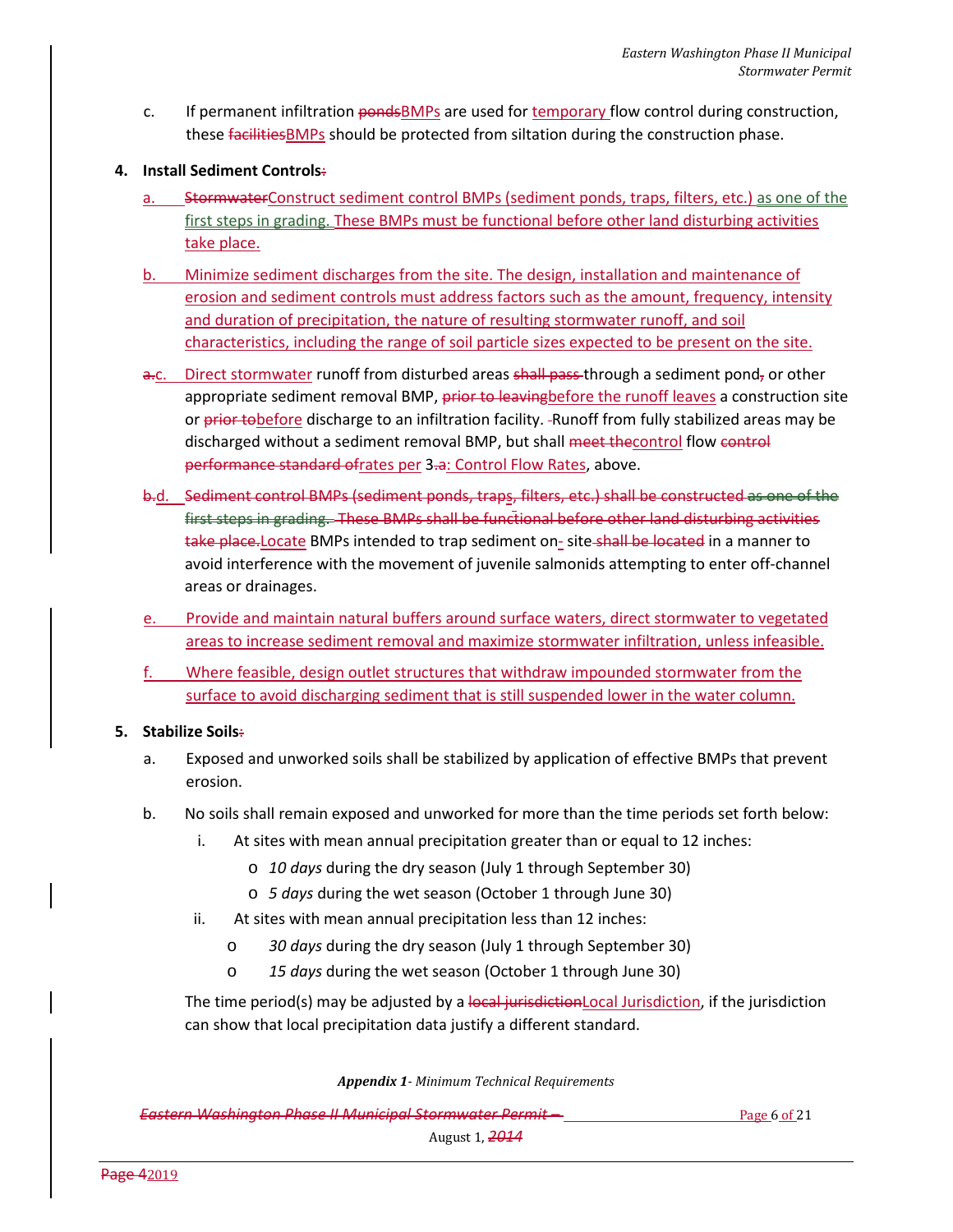- c. Soils shall be stabilized at the end of the shift before a holiday or weekend if needed based on the weather forecast.
- d. Soil stockpiles must be stabilized from erosion, protected with sediment trapping measures, and, where possible, be located away from storm drain inlets, waterways and drainage channels.

## **6. Protect Slopes**:

- a. Design and construct cut and fill slopes in a manner that will minimize erosion.
- b. Off-site stormwater (run-on) or groundwater shall be diverted away from slopes and undisturbed areas with interceptor dikes, pipes and/or swales. Off-site stormwater should be managed separately from stormwater generated on the site.
- c. At the top of slopes, collect drainage in pipe slope drains or protected channels to prevent erosion. Temporary pipe slope drains shall handle the expected peak flow velocity from a 6 month, short duration3-hour storm for the developed condition, referred to as the short duration storm.
- d. Excavated Place excavated material shall be placed on the uphill side of trenches, consistent with safety and space considerations.
- e. GheckPlace check dams shall be placed at regular intervals within constructed channels that are cut down a slope.

## **7. Protect Drain Inlets**:

- a. StormProtect all storm drain inlets made operable during construction shall be protected so that stormwater runoff does not enter the conveyance system without first being filtered or treated to remove sediment.
- b. **InletClean or remove and replace inlet protection devices shall be cleaned or removed and** replaced when sediment has filled one-third of the available storage (unless a different standard is specified by the product manufacturer).

## **8. Stabilize Channels and Outlets**:

- a. All temporaryDesign, construct, and stabilize all on-site conveyance channels shall be designed, constructed, and stabilized to prevent erosion from the following expected peak flows. Channels shall handle the expected peak flow velocity of the 6-month, short duration3-hour storm for the developed condition referred to as the short duration storm.
- b. Stabilization Provide stabilization, including armoring material, adequate to prevent erosion of outlets, adjacent stream banks, slopes, and downstream reaches shall be provided at the outlets of all conveyance systems.

## **9. Control Pollutants**:

All-Design, install, implement and maintain effective pollution prevention measures to minimize the discharge of pollutants.

*Appendix 1- Minimum Technical Requirements*

**Eastern Washington Phase II Municipal Stormwater Permit – Page 7 of 21 Page 7 of 21**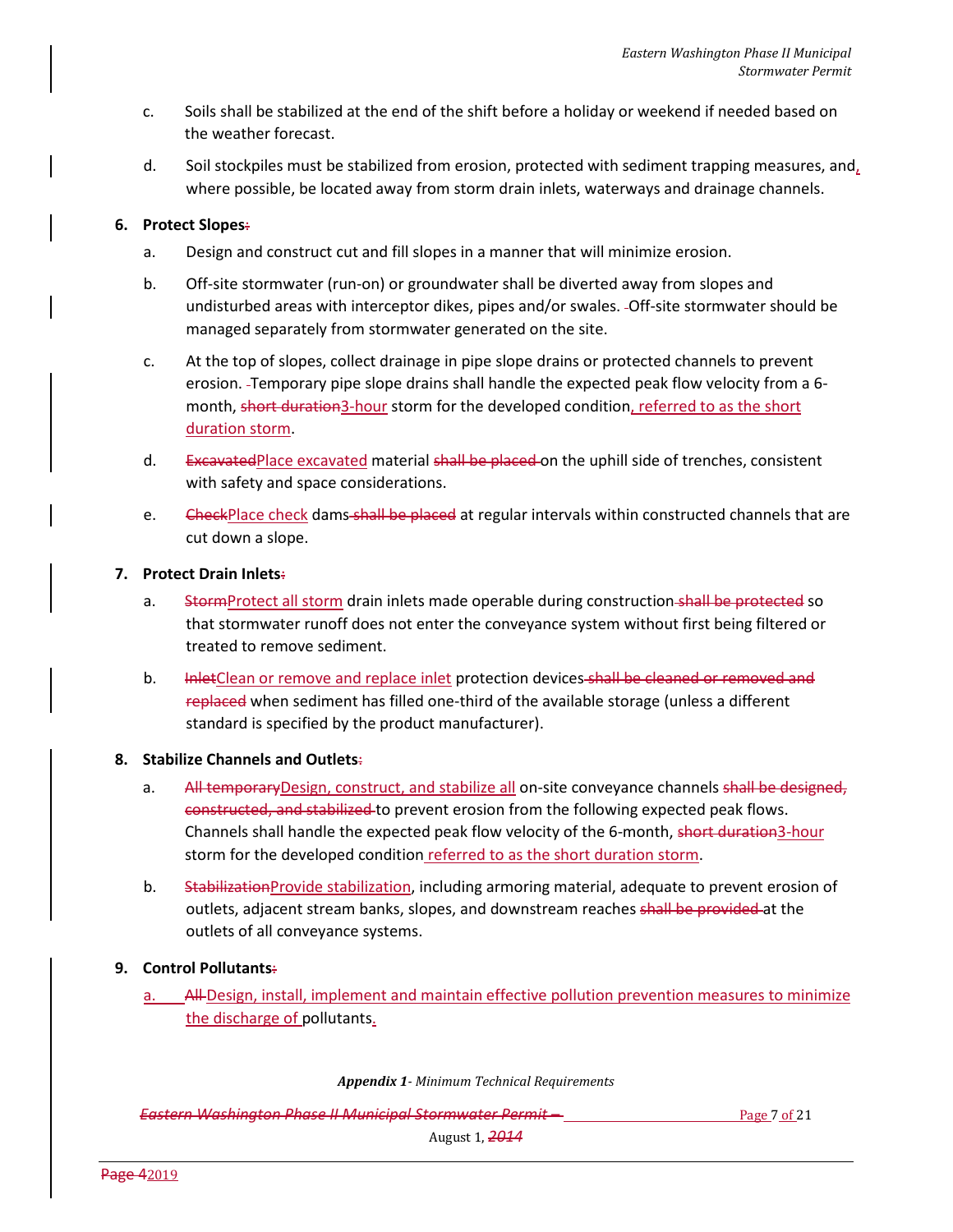- a.b. Handle and dispose of all pollutants that occur onsite, including waste materials and demolition debris, that occur onsite shall be handled and disposed of in a manner that does not cause contamination of stormwater.
- b.c. CoverProvide cover, containment, and protection from vandalism-shall be provided for all chemicals, liquid products, petroleum products, and other materials that have the potential to pose a threat to human health or the environment. On-site fueling tanks shall include secondary containment. Secondary containment means placing tanks or containers within an impervious structure capable of containing 110% of the volume contained in the largest tank within the containment structure. Double-walled tanks do not require additional secondary containment.
- c.d. MaintenanceConduct maintenance, fueling and repair of heavy equipment and vehicles shall be conducted using spill prevention and control measures. Contaminated surfaces shall be cleaned immediately following any spill incident.
- d.e. WheelDischarge wheel wash or tire bath wastewater-shall be discharged to a separate on-site treatment system or to the sanitary sewer with local sewer district approval.
- e.f. Application of Apply fertilizers and pesticides shall be conducted in a manner and at application rates that will not result in loss of chemical to stormwater runoff. -Manufacturers' label requirements for application rates and procedures shall be followed.
- g. Use of BMPs shall be used to prevent or treat contamination of stormwater runoff by pH modifying sources. These sources include, but are not limited to: recycled concrete stock piles, bulk cement, cement kiln dust, fly ash, new concrete washing and curing waters, waste streams generated from concrete grinding and sawing, exposed aggregate processes, dewatering concrete vaults, concrete pumping and mixer washout waters. The Permittee shall require construction site operators to adjust
- h. Assure that washout of concrete trucks is performed off-site or in designated concrete washout areas only. Do not wash out concrete struck drums or concrete handling equipment onto the ground, or into storm drains, open ditches, streets, or streams. Washout of small concrete handling equipment may be disposed of in a formed area awaiting concrete where it will not contaminate surface or groundwater. Do not dump excess concrete on-site, except in designated concrete washout areas. Concrete spillage or concrete discharge directly to groundwater or surface waters of the State is prohibited. Do not wash out to formed areas awaiting infiltration BMPs.
- $f_{\text{min}}$  Adjust the pH of stormwater if necessary to prevent violations of water quality standards.
- $g_{\overline{g}}$ . The Permittee shall require construction site operators obtain written approval from the Department Ecology prior to using chemical treatment other than  $CO<sub>2</sub>-OF$ , dry ice, or food grade vinegar to adjust pH.

*Appendix 1- Minimum Technical Requirements*

**Eastern Washington Phase II Municipal Stormwater Permit – Page 8 Page 8 of 21**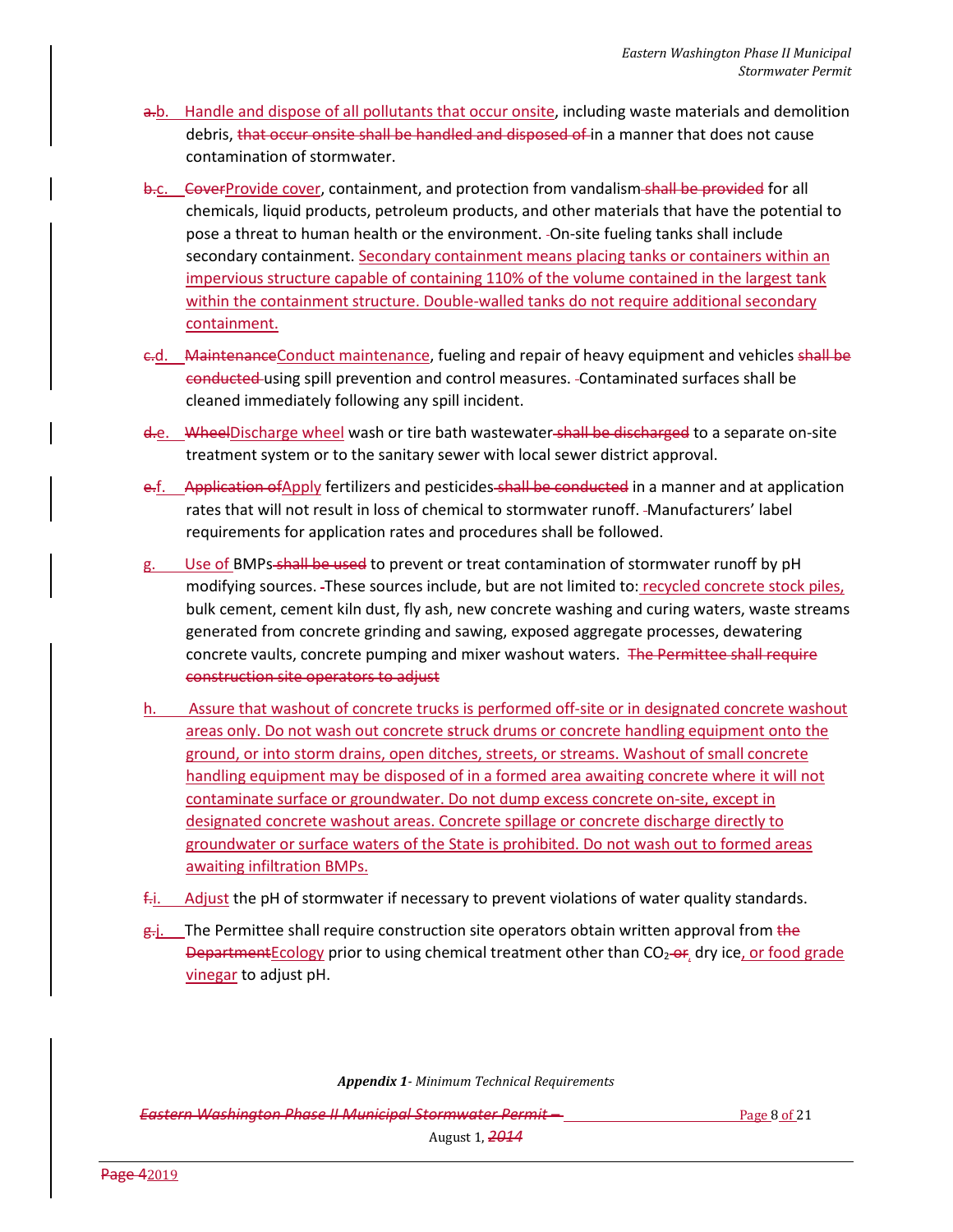k. Uncontaminated water from water-only based shaft drilling for construction of building, road, and bridge foundations may be infiltrated provided the wastewater is managed in a way that prohibits discharge to surface waters. Prior to infiltration, water from water-only based shaft drilling that comes into contact with curing concrete must be neutralized until pH is in the range of 6.5 to 8.5 (su).

#### **10. Control De-Watering**:

- a. FoundationDischarge foundation, vault, and trench de-wateringdewatering water, which have similar characteristics to stormwater runoff at the site, shall be discharged into a controlled conveyance system prior to discharge to a sediment trap or sediment pond.
- b. CleanDischarge clean, non-turbid de-watering water, such as well-point ground water, can be dischargedgroundwater, to systems tributary to, or directly into surface waters of the stateState, as specified above, in #8 *Stabilize Channels and Outlets*, provided the de-watering flow does not cause erosion or flooding of receiving waters. Clean de-watering water should not be routed through stormwater sediment ponds.
- c. Other treatment or de-watering disposal options may include: (i) infiltration; (ii) offsite transport-offsite in vehicle, such as a vacuum flush truck, for legal disposal in a manner that does not pollute state waters; (iii) On-site chemical treatment or other suitable treatment technologies approved by the local jurisdictionLocal Jurisdiction; (iv) sanitary sewer or combined sewer discharge with local sewer district approval, if there is no other option; or (v) use of a sedimentation bag with outfall to a ditch or swale for small volumes of localized dewatering.
- d. HighlyHandle highly turbid or contaminated dewateringde-watering water shall be handled separately from stormwater.

#### **11. Maintain BMPs**:

- a. All temporary and permanent erosion and sediment control BMPs shall be maintained and repaired as needed to assure continued performance of their intended function in accordance with BMP specifications.
- b. All temporary erosion and sediment control BMPs shall be removed within 30 days after final site stabilization is achieved or after the temporary BMPs are no longer needed.

## **12. Manage the Project**:

- a. DevelopmentPhase development projects shall be phased to the maximum degree practicable and shall take into account seasonal work limitations.
- b. The Local Jurisdiction must require construction site operators to maintain, and repair as needed, all sediment and erosion control BMPs to assure continued performance of their intended function.

*Appendix 1- Minimum Technical Requirements*

**Eastern Washington Phase II Municipal Stormwater Permit – Page 9 of 21 Page 9 of 21**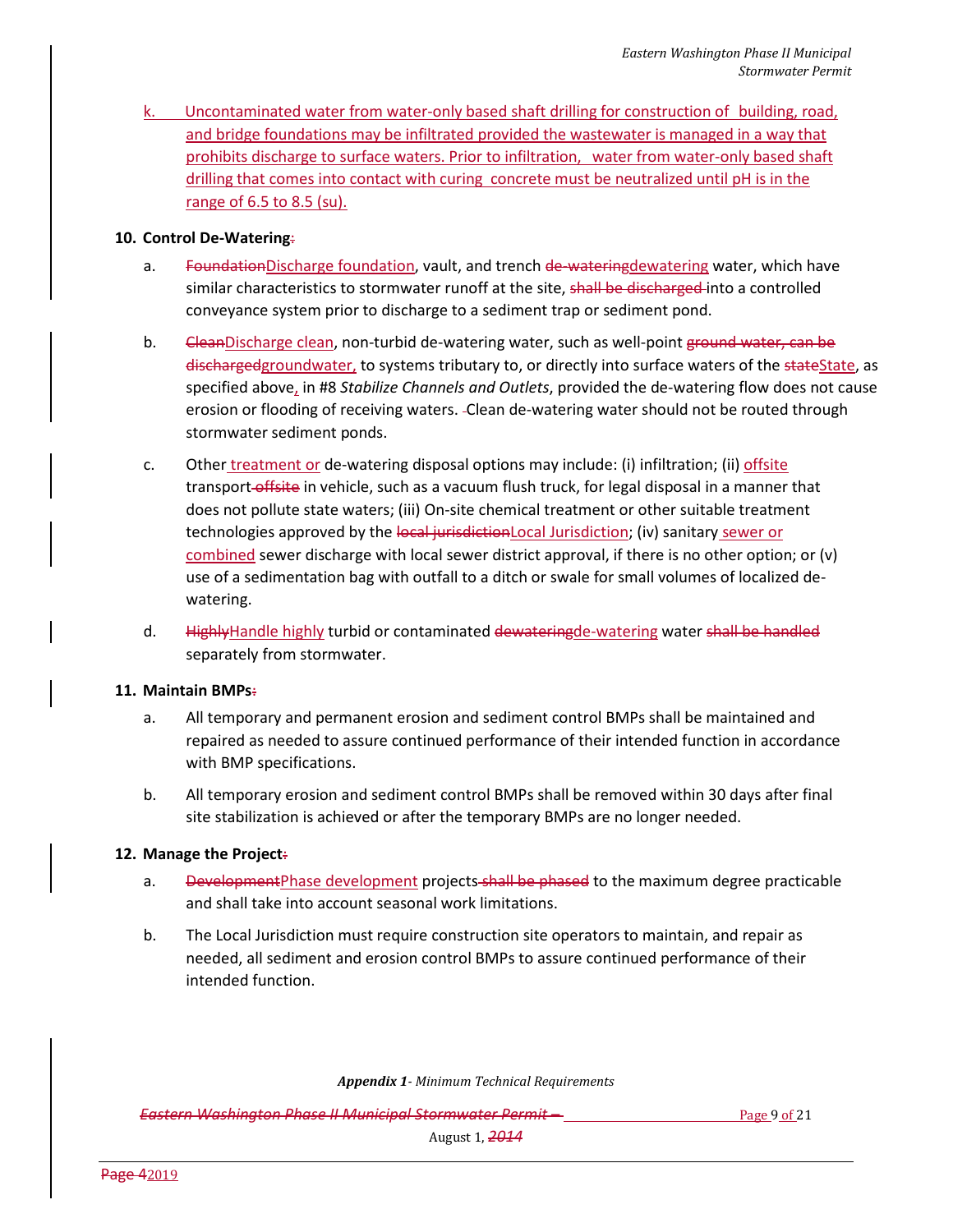- c. The Local Jurisdiction must require construction site operators to periodically inspect their sites. Site inspections shall be conducted by a Certified Erosion and Sediment Control Lead who shall be identified in the SWPPP and shall be present on-site or on-call at all times.
- d. The Local Jurisdiction must require construction site operators to maintain, update and implement their SWPPP. Local Jurisdictions shall require construction site operators to modify their SWPPP whenever there is a change in design, construction, operation, or maintenance at the construction site that has, or could have, a significant effect on the discharge of pollutants to waters of the state.
- d. State.

## **13. Protect Low Impact Development BMPs (Infiltration BMPs)**

- a. Protect all infiltration BMPs from sedimentation through installation and maintenance of erosion and sediment control BMPs on portions of the site that drain into the infiltration BMPs. Restore the BMPs to their fully functioning condition if they accumulate sediment during construction. Restoring the BMP must include removal of sediment and any sedimentladen soils, and replacing the removed soils with soils meeting the design specification.
- b. Prevent compacting infiltration BMPs by excluding construction equipment and foot traffic. Protect completed lawn and landscaped areas from compaction due to construction equipment.
- c. Control erosion and avoid introducing sediment from surrounding land uses onto permeable pavements. Do not allow muddy construction equipment on the base material or pavement. Do not allow sediment-laden runoff onto permeable pavements or base materials.
- d. Permeable pavement fouled with sediments or no longer passing an initial infiltration test must be cleaned using procedures from the local stormwater manual or the manufacturer's procedures.
- e. Keep all heavy equipment off existing soils under infiltration BMPs that have been excavated to final grade to retain the infiltration rate of the soils.

## *Erosivity Waiver*

The local jurisdictionLocal Jurisdiction may allow construction site operators to qualify for a waiver from the requirement to submit a SWPPP for local jurisdictionLocal Jurisdiction review if *all* of the following conditions are met:

- 1. The site will result in the disturbance of less than 5 acres; and the site is not a portion of a common plan of development or sale that will disturb 5 acres or greater; and.
	- a. The project's rainfall erosivity factor ("R" Factor) is less than 5 during the period of construction activity, as calculated using the Texas A&M University online rainfall erosivity calculator at: . The period of construction activity begins at initial earth disturbance and ends with final stabilization; and.

*Appendix 1- Minimum Technical Requirements*

**Eastern Washington Phase II Municipal Stormwater Permit – Page 10 of 21 Page 10 of 21**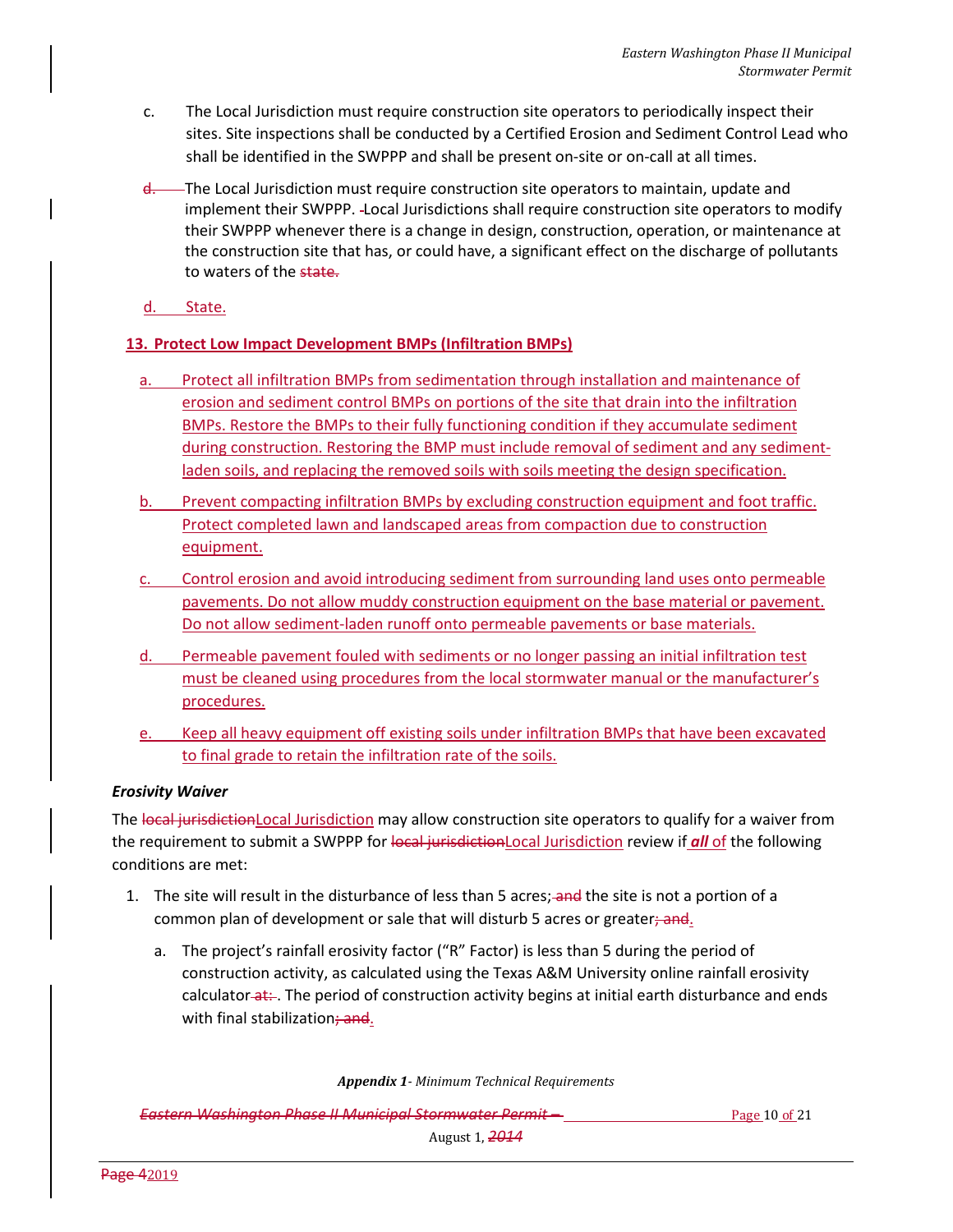- b. The entire period of construction activity falls within the following timeframe(s):
	- June 15 through October 15 for sites with mean annual precipitation of 12 inches or more; *or*
	- No additional timeframe restrictions apply for sites with mean annual precipitation of less than 12 inches; and.
- 2. The site or facility has not been declared a significant contributor of pollutants; and.
- 3. There are no planned construction activities at the site that will result in non-stormwater discharges; and.
	- The waiver is allowed by the local jurisdiction; and Local Jurisdiction.
- 4. The construction site operator notifies the local jurisdictionLocal Jurisdiction of the intention to apply this waiver at least one week prior to commencing land disturbing activities. The notification must include a summary of the project information used in calculating the project's rainfall erosivity factor (see #2 above) and a certified statement that:
	- The operator will comply with applicable local stormwater requirements; and
	- The operator will implement appropriate erosion and sediment control BMPs to prevent violations of water quality standards.

## **Core Element #3: Source Control ofOf Pollution**

#### **Requirements**

All new development and redevelopment projects meeting the **regulatory threshold** shall apply all known, available and reasonable source control BMPs. Operational and structural source control BMPs shall be selected, designed, and maintained according to Chapter 8 of the *Stormwater Management Manual for Eastern Washington* (2004) or another technical stormwater manual approved by the DepartmentEcology.

## **Core Element #4: Preservation ofOf Natural Drainage Systems**

#### **Requirements**

All new development and redevelopment projects meeting the **regulatory threshold** must preserve natural drainage systems to the extent possible at the site.

The manner by which runoff is discharged from the project site must not cause a significant adverse impact to downstream receiving waters and down-gradient properties and should be addressed as part of the off-site analysis described in Appendix 3A of the *Stormwater Management Manual for Eastern Washington* (2004)..

*Appendix 1- Minimum Technical Requirements*

**Eastern Washington Phase II Municipal Stormwater Permit – Eastern Page 11 of 21** of 21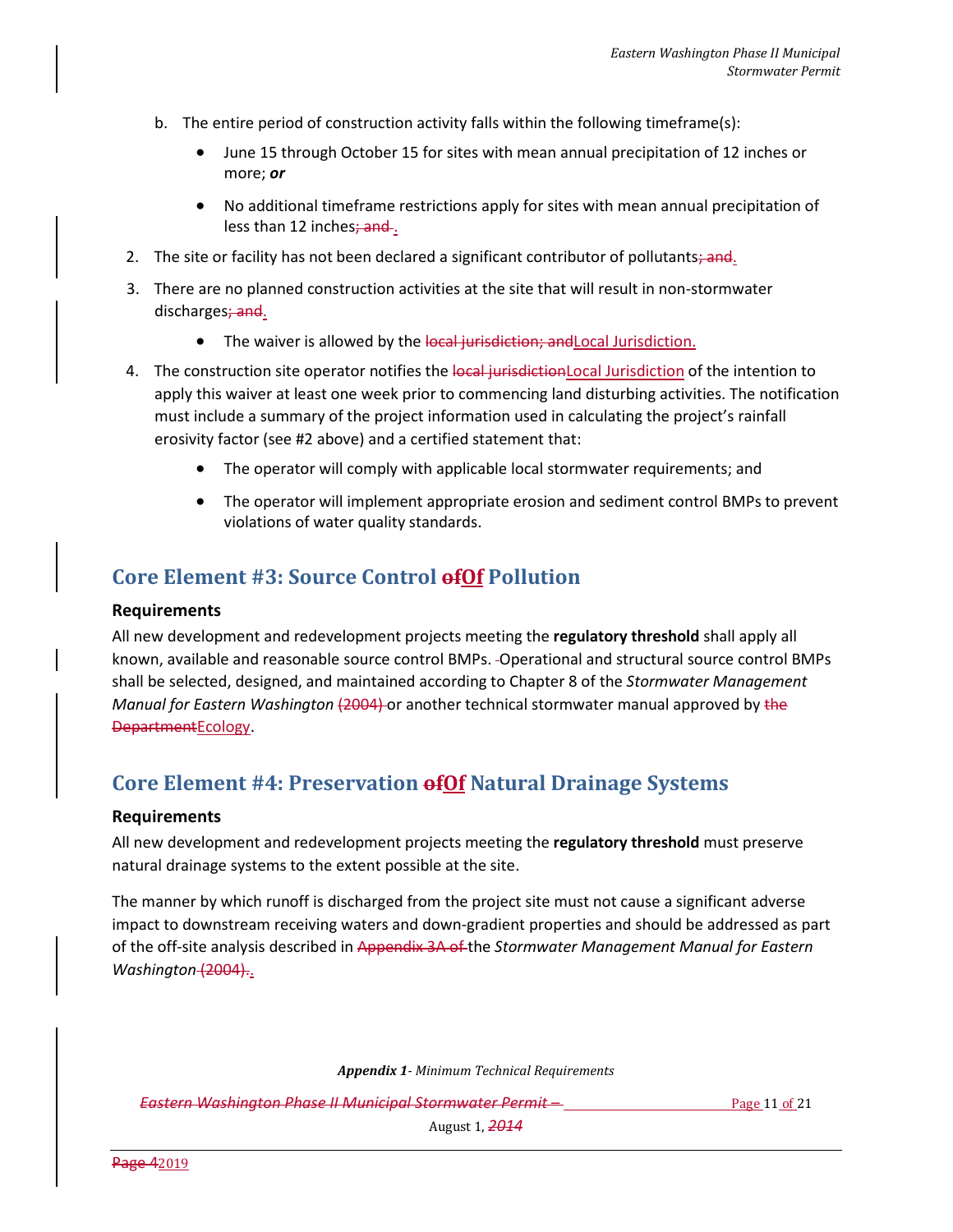All outfalls must address energy dissipation as necessary. A project proponent who believes that energy dissipation should not be required for a new outfall must provide justification in the project's stormwater site plan or drainage study report.

# **Core Element #5: Runoff Treatment**

## **Requirements**

Runoff treatment is required for projects meeting the **regulatory threshold** when the technical thresholds/requirements below for Basic Treatment, Metals Treatment, Oil Treatment, or Phosphorus Treatment are met. Treatment facilities shall be selected, designed, sized, constructed, operated, and maintained in accordance with this Core Element and the guidance in Chapters 4 and 5 of the *Stormwater Management Manual for Eastern Washington* (2004),, or another technical stormwater manual approved by the Department Ecology.

All Permittees must require runoff treatment facilities to be sized for the applicable design storm(s) described in this section: each. Each jurisdiction must identify a preferred method or methods for sizing treatment facilities or provide alternative guidance. All runoff treatment facilities must be sized for the entire flow that is directed to them.

When Core Element #5 *Runoff Treatment* is required, Core Element #7 *Operation and Maintenance* also is required.

## **Basic Treatment**

Basic runoff treatment (to remove solids) is required for all **new development** projects creating 5,000 square feet or more of **pollutant-generating impervious surface** (PGIS) areas. Treatment is required for discharges to all surface waters of the stateState, including perennial and seasonal streams, lakes and wetlands where the PGIS threshold is met.- Runoff treatment is also required for discharges of stormwater to ground where the vadose zone does not provide adequate treatment capacity (see Chapter 5.6 the *Stormwater Management Manual for Eastern Washington* (2004), or another technical stormwater manual approved by the Department Ecology).

Basic runoff treatment is required for **redevelopment** projects creating 5,000 square feet or more of **PGIS** where:

- The project takes place at an industrial site as defined by EPA (40 CFR 122.26(b)(14)) with outdoor handling, processing, storage, or transfer of solid raw materials or finished products, or
- The project takes place at a commercial site with outdoor storage or transfer of solid raw materials or treated wood products, or
- A need for additional stormwater control measures has been identified through a TMDL or other water cleanup plan or other planning process, or
- The project takes place at a high-use site, or

*Appendix 1- Minimum Technical Requirements*

**Eastern Washington Phase II Municipal Stormwater Permit – Eastern Page 12 of 21** of 21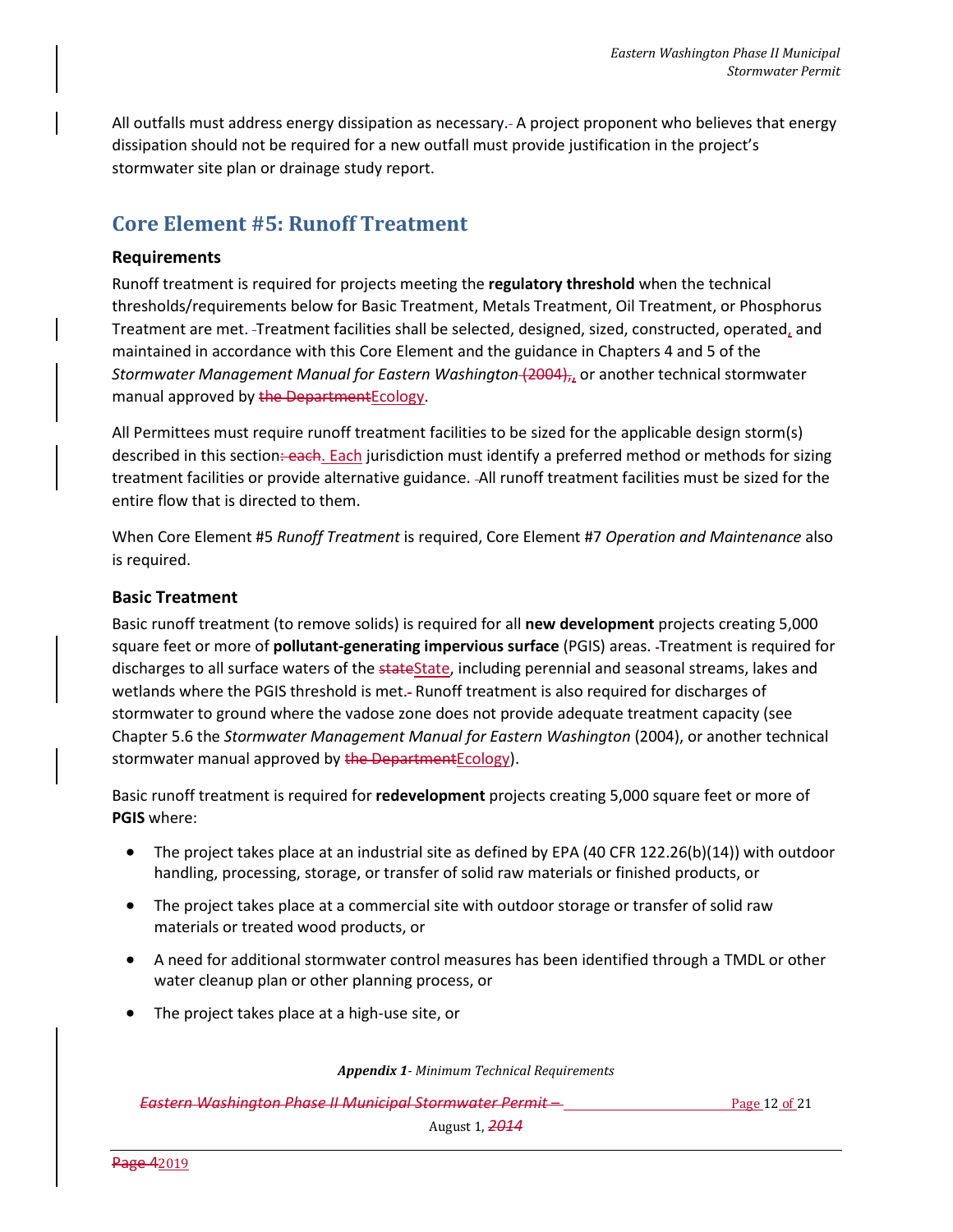- The project takes place in an area subject to vehicular traffic under any of the following conditions:
	- o The project improves a soft shoulder to a curb and gutter roadway with projected **average daily traffic** (ADT) of 7,500 or more vehicles.
	- o The project replaces and/or improves the surface of a parking area where the projected number of **trip ends** exceeds 40 per 1,000 square feet of building area or 100 total trip ends per day.
	- o The project replaces and/or improves the surface of an **urban road** where the projected ADT is 7,500 or more vehicles per day.
	- o The project replaces and/or improves the surface of a **freeway** or **rural road** where the projected ADT is 15,000 or more vehicles per day.
	- o The project affects the area within 500 feet of a controlled intersection on a limited access control highway with projected ADT of 7,500 or more vehicles per day. Only this area must be treated.

**Exceptions***:* Non-pollutant generating impervious surface (NPGIS) areas are exempt from basic treatment requirements unless the runoff from these areas is not separated from the runoff generated from PGIS areas. All runoff treatment facilities must be sized for the entire flow that is directed to them.

Projects that meet the requirements for dispersal and infiltration (see Chapter 6 of the *Stormwater Management Manual for Eastern Washington* (2004), particularly BMP T5.30) and do not meet the thresholds for requiring oil treatment are exempt from basic treatment requirements. -Discharges to surface water from projects with a total PGIS area <5,000 square feet are exempt from basic treatment requirements unless those areas are subject to the storage or handling of hazardous substances, materials or wastes as defined in 49 CFR 171.8, RCW 70.105.010, and/or RCW 70.136.020.

Preservation/maintenance projects and some improvement or safety enhancement projects that do not increase motorized vehicular capacities as defined in the sections "Exemptions" and "Partial Exemptions" above, are exempt from Basic Treatment Requirements.

Certain exemptions may exist for Category 4 wetlands (see the section "Use of Existing Wetlands to Provide Runoff Treatment" at the end of this Core Element).

Any of these exemptions may be negated by requirements set forth in a Total Maximum Daily Load (TMDL) or other water cleanup plan.

## **Metals Treatment**

Metals treatment is required in addition to basic treatment for *new development projects* with *moderate-use sites, high-use sites*, and sites that meet any of the following definitions:

*Appendix 1- Minimum Technical Requirements*

**Eastern Washington Phase II Municipal Stormwater Permit – Eastern Page 13 of 21** Page 13 of 21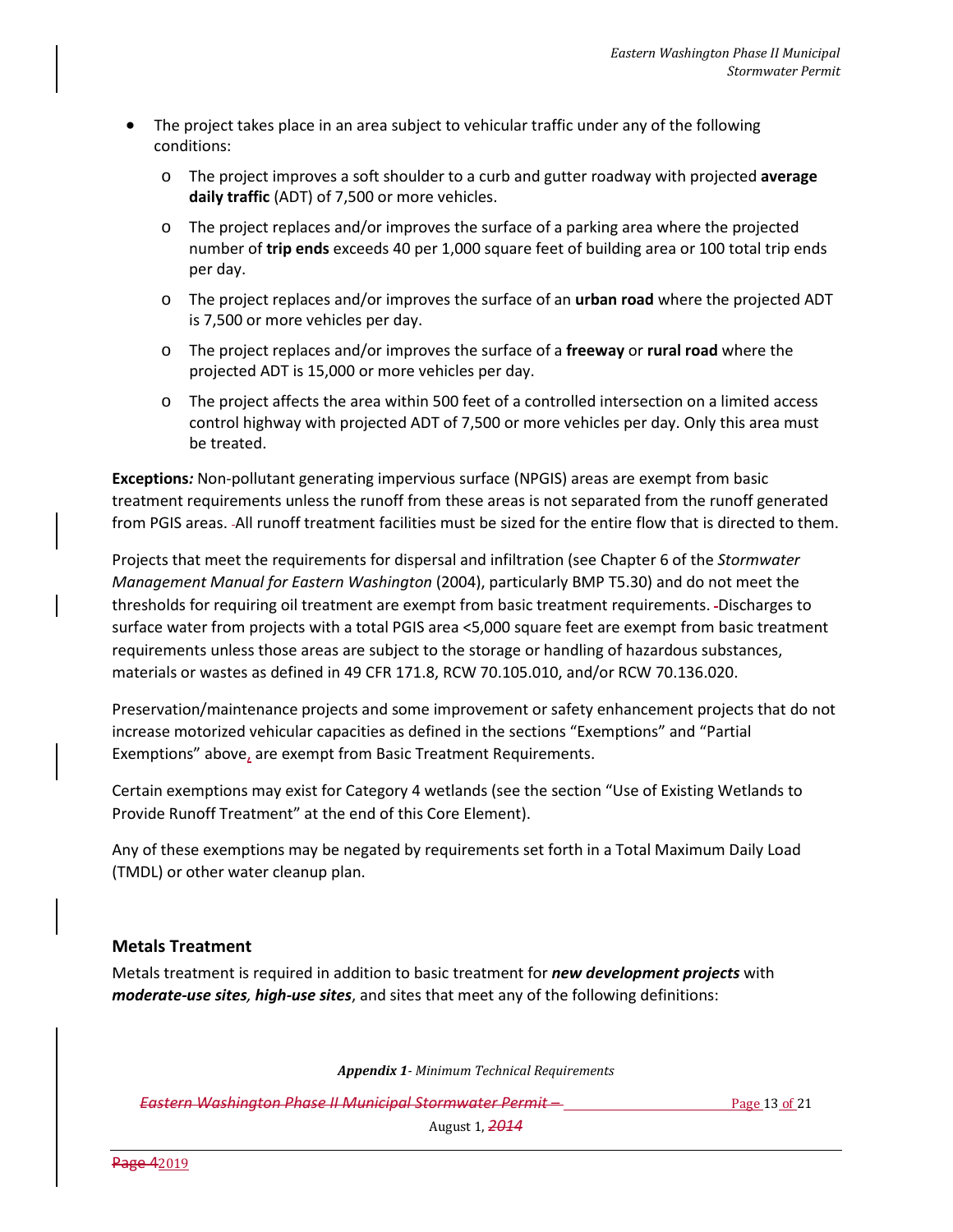- Industrial sites as defined by EPA (40 CFR 122.26(b)(14)) with benchmark monitoring requirements for metals; or industrial sites subject to handling, storage, production, or disposal of metallic products or other materials, particularly those containing arsenic, cadmium, chromium, copper, lead, mercury, nickel or zinc.
- On-street parking areas of municipal streets in commercial and industrial areas.
- Highway rest areas.
- Runoff from metal roofs not coated with an inert, non-leachable material.

Metals treatment is required in addition to basic treatment for *redevelopment* projects with *high-use sites* or *high ADT roadways and parking areas* and for projects where:

- An additional need for stormwater control measures to remove metals has been identified through a TMDL or other water cleanup plan, or
- The project takes place at an industrial site that is subject to benchmark monitoring for metals.

**Exceptions:** Unless a specific water quality problem has been identified, the following discharges are exempt from metals treatment requirements:

- Discharges to non-fish-bearing streams.
- Direct discharges to the main channels of the following rivers and direct discharges to the following lakes: Banks Lake, Lake Chelan, Columbia River, Grande Ronde River, Kettle River, Klickitat River, Methow River, Moses Lake, Potholes Reservoir, Naches River, Okanogan River, Pend Oreille River, Similkameen River, Snake River, Wenatchee River, and Yakima River.
- Subsurface discharges, unless identified as hydraulically connected to surface waters of the State.
- Restricted residential and employee-only parking areas, unless subject to through traffic.

Preservation/maintenance projects and some improvement or safety enhancement projects that do not increase motorized vehicular capacities as defined in the sections "Exemptions" and "Partial Exemptions" above are exempt from Metals Treatment Requirements.

Certain exemptions may also apply to Category 4 wetlands (see "Use of Existing Wetlands to Provide Runoff Treatment" at the end of this section).

Any of these exemptions may be negated by requirements set forth in a Total Maximum Daily Load (TMDL) or other water cleanup plan.

*Appendix 1- Minimum Technical Requirements*

**Eastern Washington Phase II Municipal Stormwater Permit – Eastern Page 14 of 21** Page 14 of 21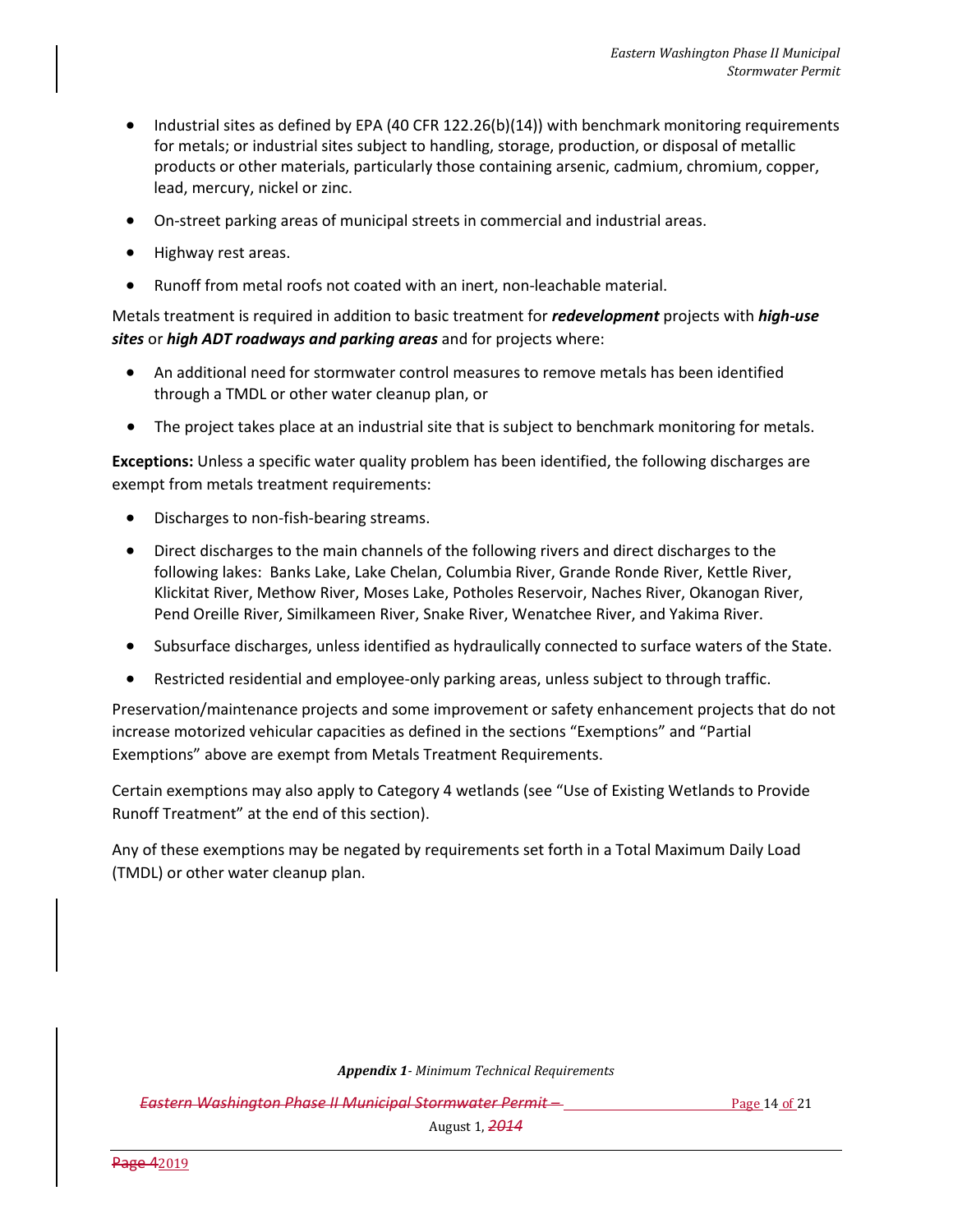## **Oil Treatment**

Oil treatment is required for *all high-use sites and high ADT roadways and parking areas* at *new development and redevelopment* projects. Some sites will require a spill control type of oil control facility (see Chapter 8 of the *Stormwater Management Manual for Eastern Washington*) for source control separately from or in addition to this treatment requirement. Oil treatment/ control is required in addition to any other runoff treatment required per this Core Element.

Separator technologies for oil treatment are required only for the following high-use sites:

- High-density intersections with expected ADT of 25,000 or more vehicles on main roadway and 15,000 or more vehicles on any intersecting roadway,
- Non-employee parking areas of commercial or industrial sites with trip end counts greater than 100 vehicles per 1,000 SF gross building area,
- Areas of commercial and industrial sites subject to use, storage, or maintenance of a fleet of 25 or more vehicles that are over ten tons gross weight,
- Fueling stations and facilities, and
- Sites subject to petroleum transfer in excess of 1,500 gallons per year, not including routinely delivered heating oil.

For the following sites, a catch basin preceded by passive oil control vault, such as a chamber with a turned-down elbow, may be applied in lieu of an approved separator technology as long as they are inspected/maintained/cleaned at least once per year or more frequently as needs are identified:

- A customer or visitor parking lot with an expected trip end count equal to or greater than 300 vehicles (best professional judgment should be used in comparing this criterion with the preceding criterion); and
- Commercial on-street parking areas on streets with an expected total ADT count equal to or greater than 7,500; or.

*At all other high-use sites and high ADT traffic areas subject to the oil treatment requirement*, *sorptive technologies,* **not** *separators, are required.* Basic treatment methods with sorptive properties, such as swales or filters, may be selected to fulfill this requirement; or catch basin inserts may be used at these sites. - A catch basin preceded by passive oil control vault, such as a chamber with a turned-down elbow, may be applied at sites with ADT greater than 30,000 as long as they are inspected/maintained/cleaned at least once per year or more frequently as needs are identified.

High-use roadway intersections shall treat lanes where vehicles accumulate during the signal cycle, including left and right turn lanes and through lanes, from the beginning of the left turn pocket. If no left turn pocket exists, the treatable area shall begin at a distance equal to three car lengths from the stop line. If runoff from the intersection drains to more than two collection areas that do not combine within the intersection, treatment may be limited to any two of the collection areas where the cars stop.

*Appendix 1- Minimum Technical Requirements*

**Eastern Washington Phase II Municipal Stormwater Permit – Eastern Page 15 of 21** Page 15 of 21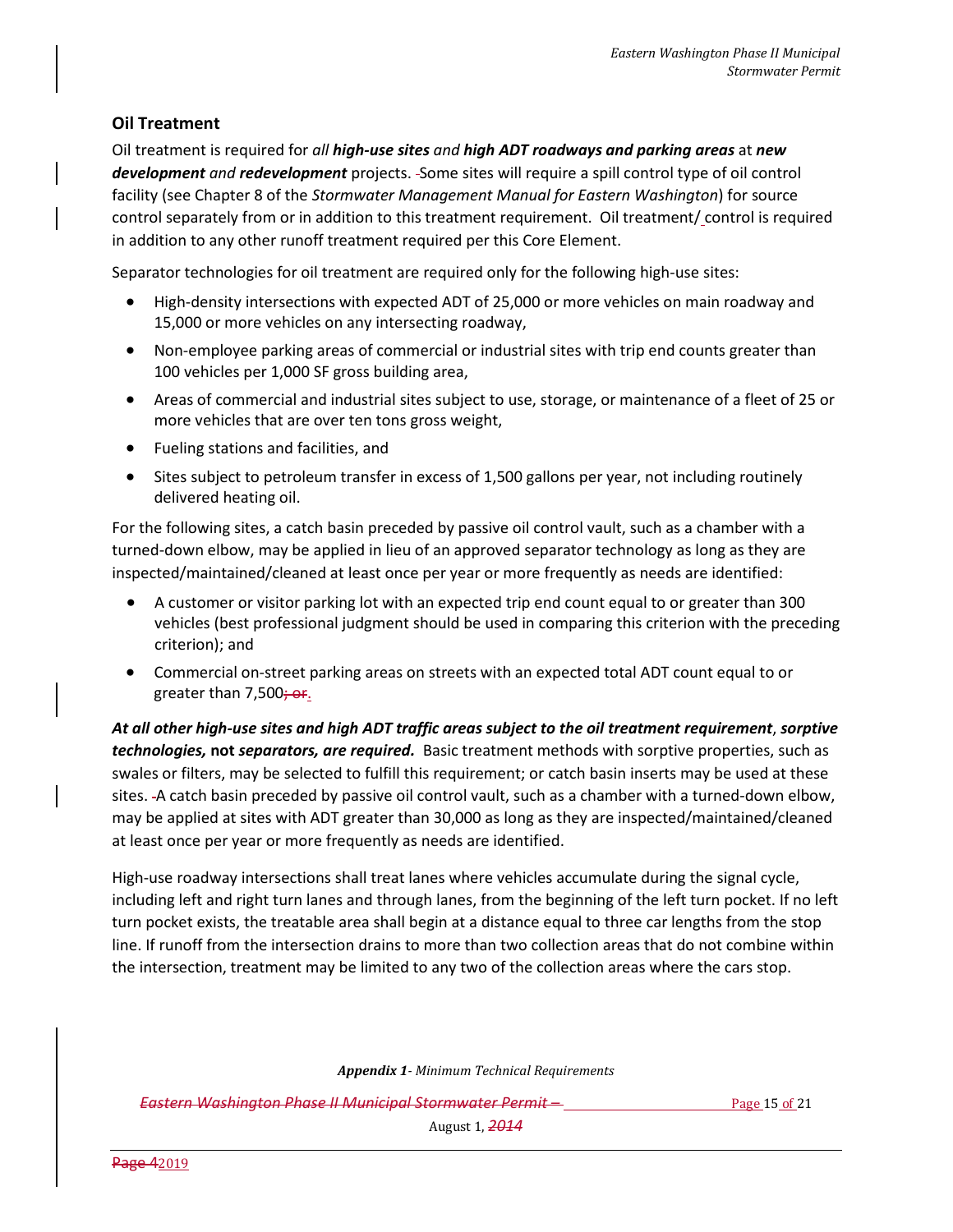High-use sites and high ADT roadways and parking areas must treat runoff from the high-use portion of the site using oil control treatment options in Chapter 5 of the *Stormwater Management Manual for Eastern Washington* prior to discharge or infiltration. For high-use sites located within a larger project area, only the impervious area associated with the high-use site is subject to oil control treatment, but the flow from that area must be separated; otherwise the treatment controls must be sized for the entire area.

**Exceptions***:* Preservation/maintenance projects and some improvement or safety enhancement projects that do not increase motorized vehicular capacities as defined in the sections "Exemptions" and "Partial Exemptions" above are exempt from Oil Treatment Requirements.

Any of these exemptions may be negated by requirements set forth in a Total Maximum Daily Load (TMDL) or other water cleanup plan.

## **Phosphorus Treatment**

**Requirements:** Phosphorus treatment is required only where federal, state, or local government has determined that a water body is sensitive to phosphorus and that a reduction in phosphorus from new development and redevelopment is necessary to achieve the water quality standard to protect its beneficial uses. Where it is deemed necessary, a strategy shall be adopted to achieve the reduction in phosphorus.

## **Treatment Facility Selection**

Treatment facilities must be selected in accordance with the guidance in Chapter 5 of the *Stormwater Management Manual for Eastern Washington* (2004),, or another technical stormwater manual approved by the Department Ecology, to meet the treatment requirements identified for the project's proposed land use and site conditions.

## **Treatment Facility Sizing**

Each treatment BMP is sized based on a water quality design volume, or a water quality design flow rate. Permittees shall adopt criteria to provide for consistent sizing of treatment facilities. Computational methods for predicting runoff volumes and flow rates for a proposed development condition are included in Chapter 4 of the *Stormwater Management Manual for Eastern Washington* (2004). . Specific design criteria for treatment facilities may be taken from Chapter 5 of the *Stormwater Management Manual for Eastern Washington* (2004)*,* or another technical stormwater manual approved by the Department Ecology. Specifically, public road projects may be designed using BMPs in the current version of the Washington State Department of Transportation *Highway Runoff Manual,* approved by the DepartmentEcology.

**Water** quality design volume: **Quality Design Volume:** Each Permittee shall specify which of the following methods will be used to determine treatment volumes in their jurisdiction. -Different methods may be specified for different types of projects. Volume-based treatment BMPs are sized the same whether located upstream or downstream from detention facilities.

*Appendix 1- Minimum Technical Requirements*

**Eastern Washington Phase II Municipal Stormwater Permit – Eastern Page 16 of 21**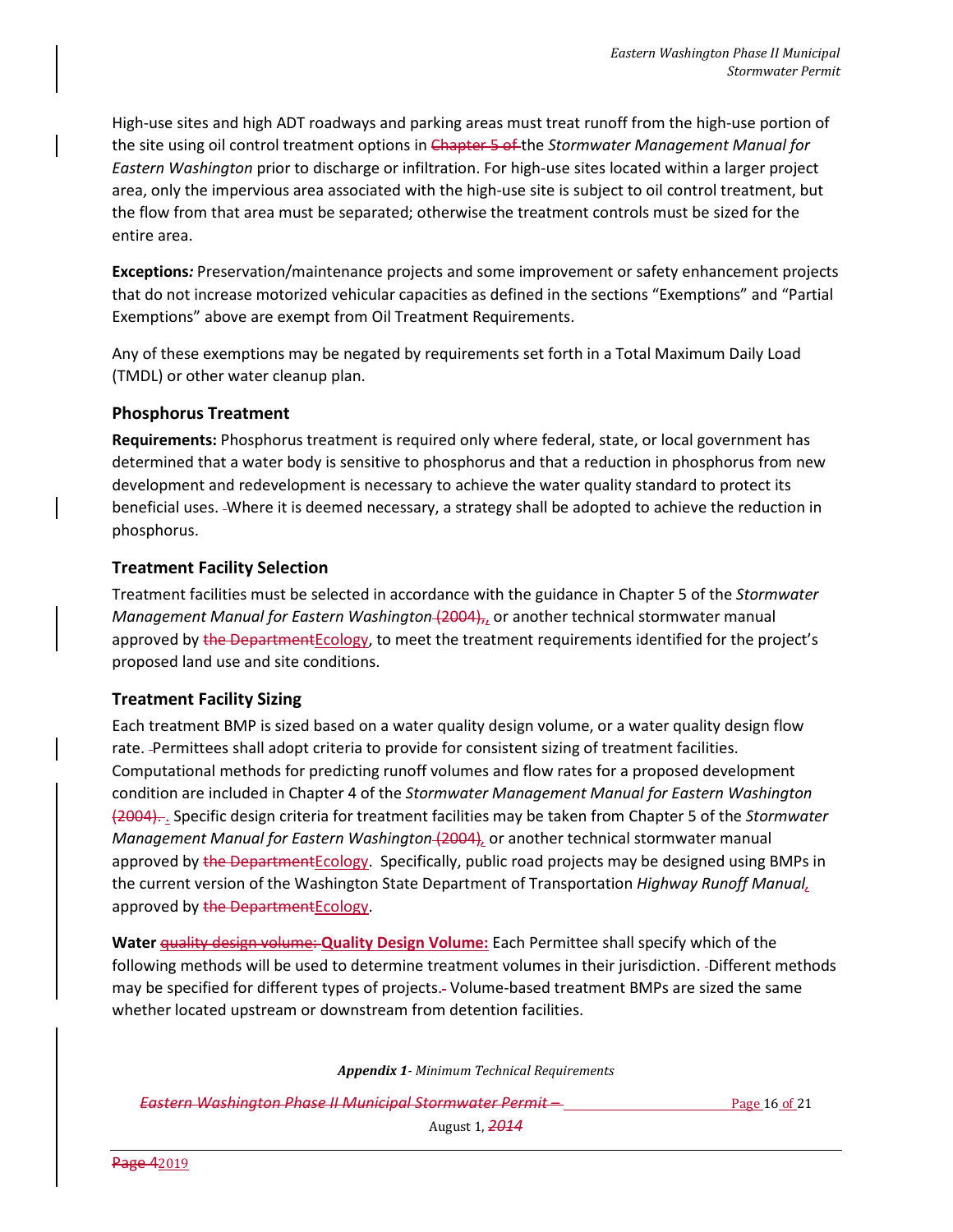- *Runoff Volume Method 1***:** The volume of runoff predicted for the proposed development condition from the regional storm with a 6-month return frequency. An alternative to this method is the modified Type IA storm described in Chapter 4.2 of the *Stormwater Management Manual for Eastern Washington* (2004);; this alternative method is intended for use on small projects where the designer's software does not accept storms longer than 24 hours.
- *Runoff Volume Method 2***:** The volume of runoff predicted for the proposed development condition from the SCS Type IA 24-hour storm with a 6-month return frequency.
- *Runoff Volume Method 3***:** In Regions 2 and 3, volume-based facilities may be sized for 0.5 inch predicted runoff produced for the proposed development condition from all impervious surface areas that contribute flow to the treatment facility. (This method may be modified for design of BMP T5.30 Bio-infiltration swale in Chapter 5 of the *Stormwater Management Manual for Eastern Washington* (2004).).)
- *Runoff Volume Method 4***:** The volume of runoff predicted for the proposed development condition from the SCS Type II storm with a 6-month return frequency.
- *Runoff Volume Method 5***:** Another sizing approach and criteria based on peer-reviewed methods and supported by local data that meet the objective of treating at least 90% of the annual volume of runoff from the site. Snowmelt should be considered in determining the water quality design volume if this method is selected.

**Water** quality design flow rate**Quality Design Flow Rate***:* Flow-rate-based treatment BMPs are sized differently depending on whether they are located upstream or downstream from detention facilities, if detention is required. For runoff treatment facilities sited downstream of detention facilities, the design flow rate is the full 2-year, release rate of the detention facility. For runoff treatment facilities preceding detention facilities or when detention facilities are not required, each Permittee shall specify which of the following methods will be used to determine flow rates in their jurisdiction. Different methods may be specified for different types of projects. For large facilities receiving inflow from multiple sources, the flow rate generated by the regional or Type IA storm should also be checked.

- *Flow Rate Method 1***:** The runoff flow rate predicted for the proposed development condition from the short-duration storm with a 6-month return frequency. Time intervals for some facilities are specified in the BMP design requirements in Chapter 5 of the *Stormwater Management Manual for Eastern Washington* (2004).
- *Flow Rate Method 2***:** The runoff flow rate predicted for the proposed development condition from the SCS Type II 24-hour storm with a 6-month return frequency. Time intervals for some facilities are specified in the BMP design requirements in Chapter 5 of the *Stormwater Management Manual for Eastern Washington* (2004)..
- *Flow Rate Method 3***:** The runoff flow rate for the proposed development condition calculated by the Rational Method using the 2-year Mean Recurrence Interval (see Chapter 4.7 of the

*Appendix 1- Minimum Technical Requirements*

**Eastern Washington Phase II Municipal Stormwater Permit – Page 17 of 21 Page 17 of 21**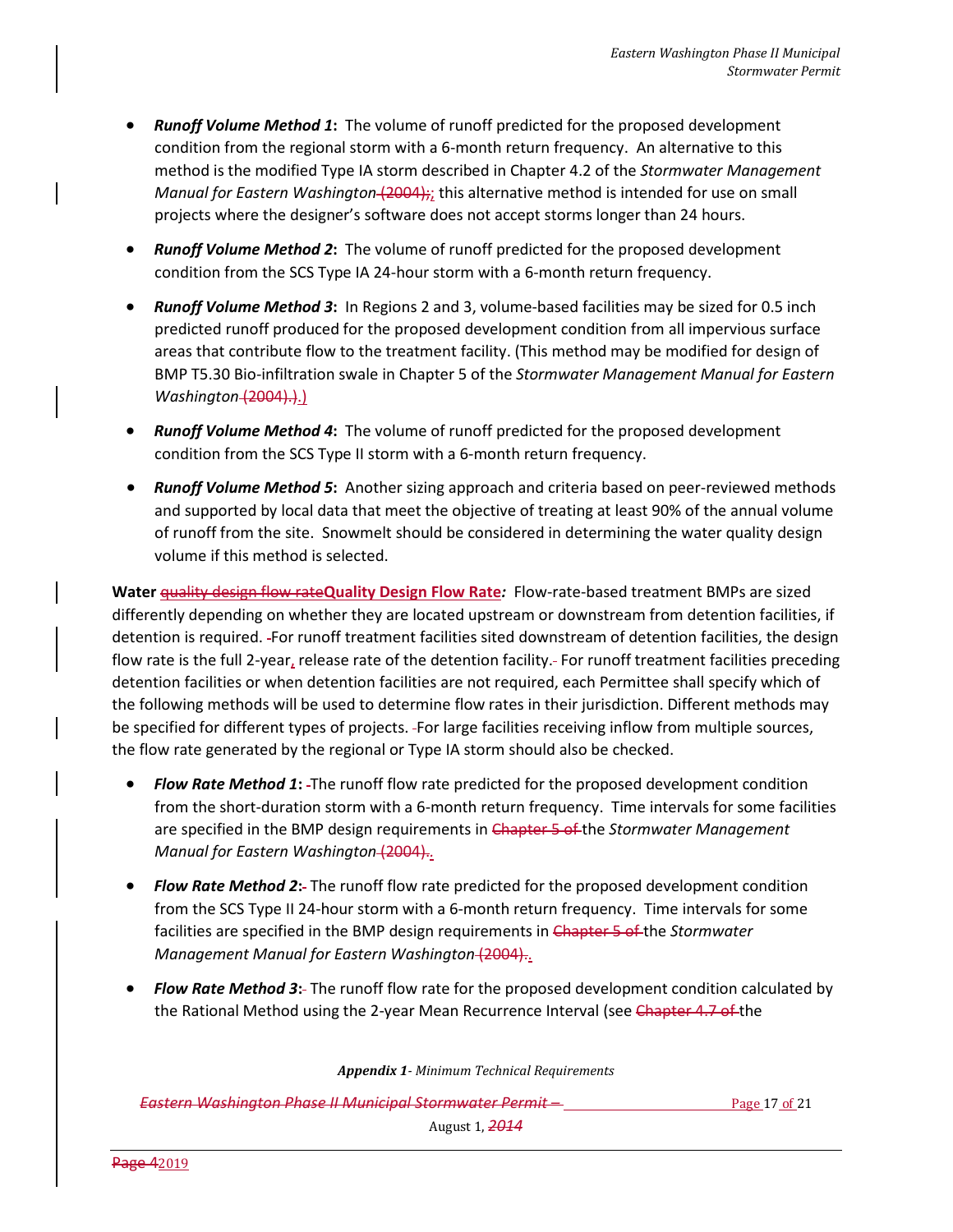*Stormwater Management Manual for Eastern Washington* (2004)).). This method may only be used to design facilities based on instantaneous peak flow rates.

## **Bypass Requirements**

A bypass must be provided for all treatment BMPs unless the facility is able to convey the 25-year shortduration storm without damaging the BMP or dislodging pollutants from within it. Extreme runoff events may produce high flow velocities through BMPs that can damage and or dislodge pollutants from within the facility. The designer must: check the maximum allowable velocity (typically less than 2 ft/s) or shear stress specified for the BMP; and implement a flow bypass as necessary to prevent exceeding these velocities. -Bypass is not recommended for wet ponds, constructed wetlands, and similar volumebased treatment facilities; inlet structures for these facilities should be designed to dampen velocities; the pond dimensions will further dissipate the energy.

## **Use of Existing Wetlands to Provide Runoff Treatment**

Stormwater treatment facilities are not allowed within a wetland or its natural vegetated buffer except for:

- Necessary conveyance systems approved by the local government; or
- As allowed in a wetland mitigation plan; or
- When the requirements below are met.

A wetland can be considered for use in stormwater treatment if:

- The wetland meets the criteria for "Hydrologic Modification of a Wetland" in Core Element #6 Flow Control; *and either*
- It is a Category 4 wetland according to the *Eastern Washington Wetland Rating System*; *or*
- It is a Category 3 wetland according to the *Eastern Washington Wetland Rating System and* the wetland has been previously disturbed by human activity, as evidenced by agriculture, fill areas, ditches *or* the wetland is dominated by introduced or invasive weedy plant species as identified in the rating analysis.

Basic treatment is required prior to discharge to Category 3 wetlands; a Category 3 wetland that meets the above requirements may be used to meet metals treatment requirements. Oil control is required for a discharge to wetlands if the Technical Thresholds/Requirements are met.

Mitigation shall be required for the impact of using a wetland as a stormwater treatment facility. Appropriate measures include enhancement, expansion and/or preservation of a buffer around the wetland.

*Appendix 1- Minimum Technical Requirements*

**Eastern Washington Phase II Municipal Stormwater Permit – Eastern Page 18 of 21** Page 18 of 21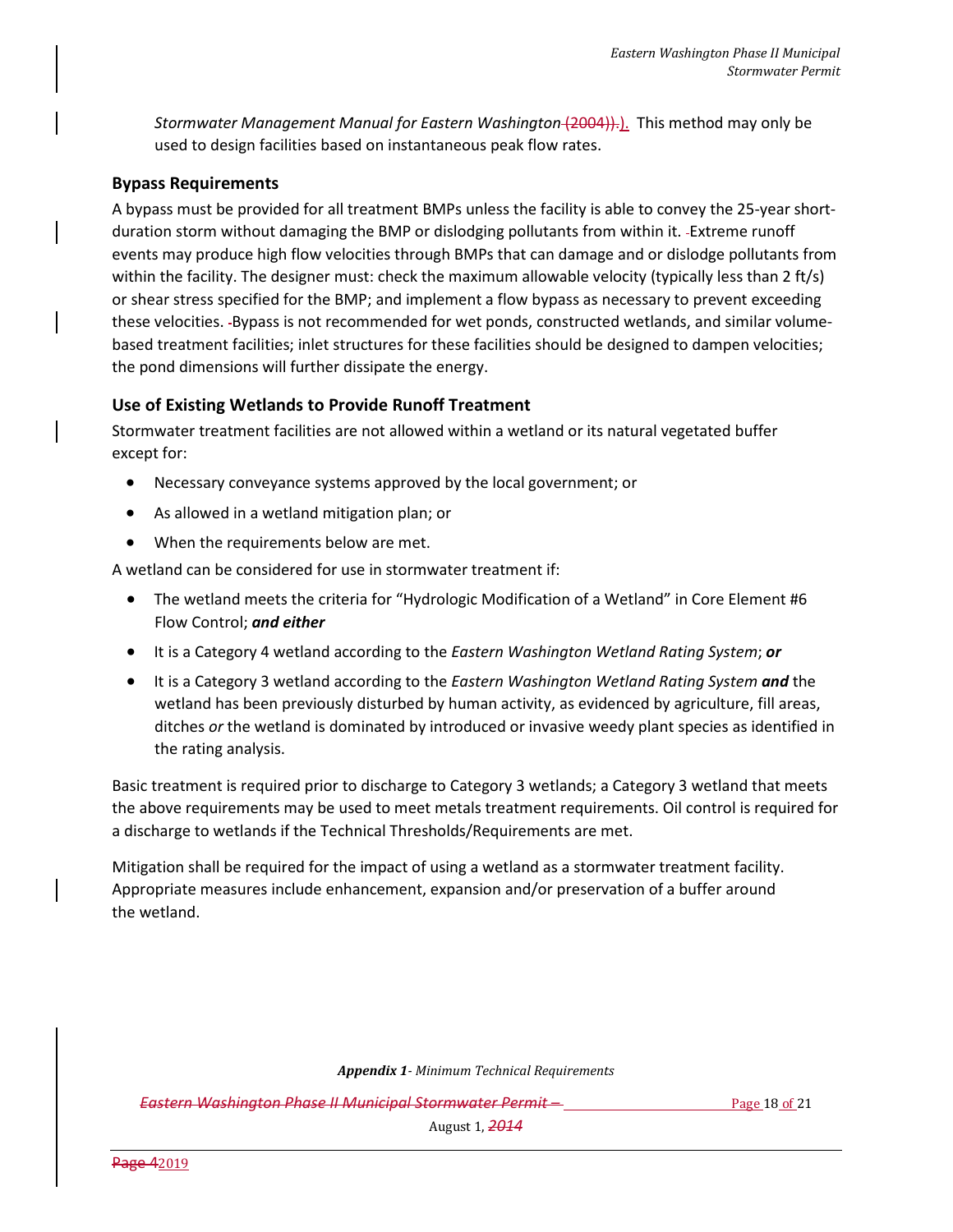# **Core Element #6: Flow Control**

## **Requirements**

New development projects that meet the *regulatory threshold* and result in 10,000 square feet or more of new impervious surfaces shall construct stormwater flow control facilities for any discharge of stormwater directly, or through a conveyance system, into surface water. -Redevelopment projects are not required to construct stormwater flow control facilities unless required under a basin plan or other federal, state, or local requirement.

The stormwater flow control facility shall be designed to protect stream morphology and associated instream habitat from adverse impacts due to increased peak flows and flow durations following development. Flow control facilities shall be selected, designed, constructed, operated and maintained according to criteria established by the local jurisdiction. Local Jurisdiction.

In order to prevent localized erosion, energy dissipation at the point of discharge is required for all projects unless site-specific conditions warrant an exception.

When Core Element #6 *Flow Control* is required, Core Element #7 *Operation and Maintenance* also is required.

## **Exemptions**

Direct discharges to the following surface waters are exempt from flow control requirements to protect stream morphology:

- 1. Any river or stream that is:
	- Fifth order or greater as determined from a 1:24,000 scale map; or
	- Fourth order or greater as determined from a 1:100,000 or larger scale map.

The maps should be standard USGS maps or GIS data sets derived from USGS base maps.

- 2. Any lake or reservoir with a contributing watershed area greater than 100 square miles.
- 3. Reservoirs with outlet controls that are operated for varying discharges to the downstream reaches as for hydropower, flood control, irrigation, or drinking water supplies. Uncontrolled, flow-through impoundments are not exempt.
- 4. Streams that flow only during runoff-producing events. The runoff carried by the stream following the 2-year, Type IA rainfall event must not discharge via surface flow to a non-exempt surface water. To be exempt, the stream may carry runoff during an average annual snowmelt event but must not have a period of baseflow during a year of normal precipitation.

*Appendix 1- Minimum Technical Requirements*

**Eastern Washington Phase II Municipal Stormwater Permit – Eastern Page 19 of 21** Page 19 of 21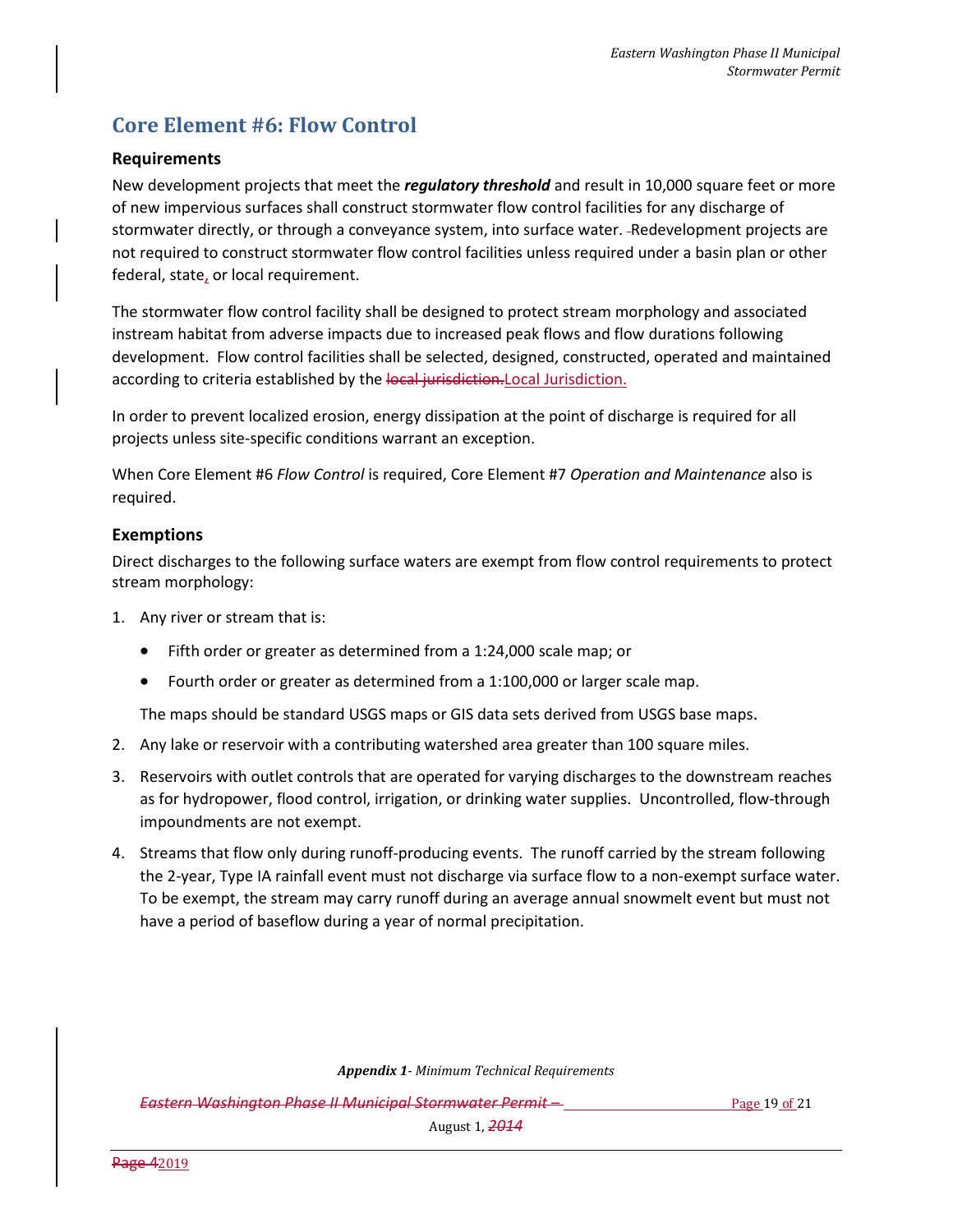## **Hydrologic Modification of a Wetland**

A wetland receiving stormwater from a new development or redevelopment project can be considered for **hydrologic modification** if it is a Category 3 or Category 4 wetland according to the *Eastern Washington Wetland Rating System* and:

- There is good evidence that the natural hydrologic regime of the wetland can be restored by augmenting its water supply with excess stormwater runoff; or the wetland is under imminent threat exclusive of stormwater management and could receive greater protection if acquired for a stormwater management project rather than left in existing ownership; and:
- The runoff is from the same natural drainage basin; the wetland lies in the natural routing of the runoff; and the site plan allows runoff discharge at the natural location. Exceptions may be made for regional facilities planned by the local jurisdictionLocal Jurisdiction, but the wetland should receive water from sites in the same watershed.

Hydrologic modification shall not be allowed if the wetland is classified as Category 1 or Category 2 according to the *Eastern Washington Wetland Rating System* unless the project proponent demonstrates that preferred methods of excess stormwater disposal (*e.g.*, infiltration) are not possible at the site and that other options (*e.g.*, evaporation) would result in more damage to the wetland by limiting inflow.

Mitigation shall be required for the impact of hydrologic modification to a wetland. Appropriate measures include expansion, enhancement and/or preservation of a buffer around the wetland.

## **Core Element #7: Operation and Maintenance**

## **Requirements**

Where structural BMPs are required, property owners shall operate and maintain the facilities in accordance with an Operation and Maintenance (O&M) plan that is prepared in accordance with the provisions in Chapters 5 and 6 of the *Stormwater Management Manual for Eastern Washington* (2004), or another technical stormwater manual approved by the Department. Ecology. The O&M plan shall address all proposed stormwater facilities and BMPs, and identify the party (or parties) responsible for maintenance and operation; the O&M plan must also address the long-term funding mechanism that will support proper O&M.

At private facilities, a copy of the plan shall be retained onsite or within reasonable access to the site, and shall be transferred with the property to the new owner. For public facilities, a copy of the plan shall be retained in the appropriate department. A log of maintenance activity that indicates what actions were taken shall be kept and be available for inspection.

Cities or Counties may develop generic O&M plans, including checklists of actions and procedures for the operators, for BMPs that are commonly used in public projects; commercial and residential property

*Appendix 1- Minimum Technical Requirements*

**Eastern Washington Phase II Municipal Stormwater Permit – Eastern Page 20 of 21** Page 20 of 21